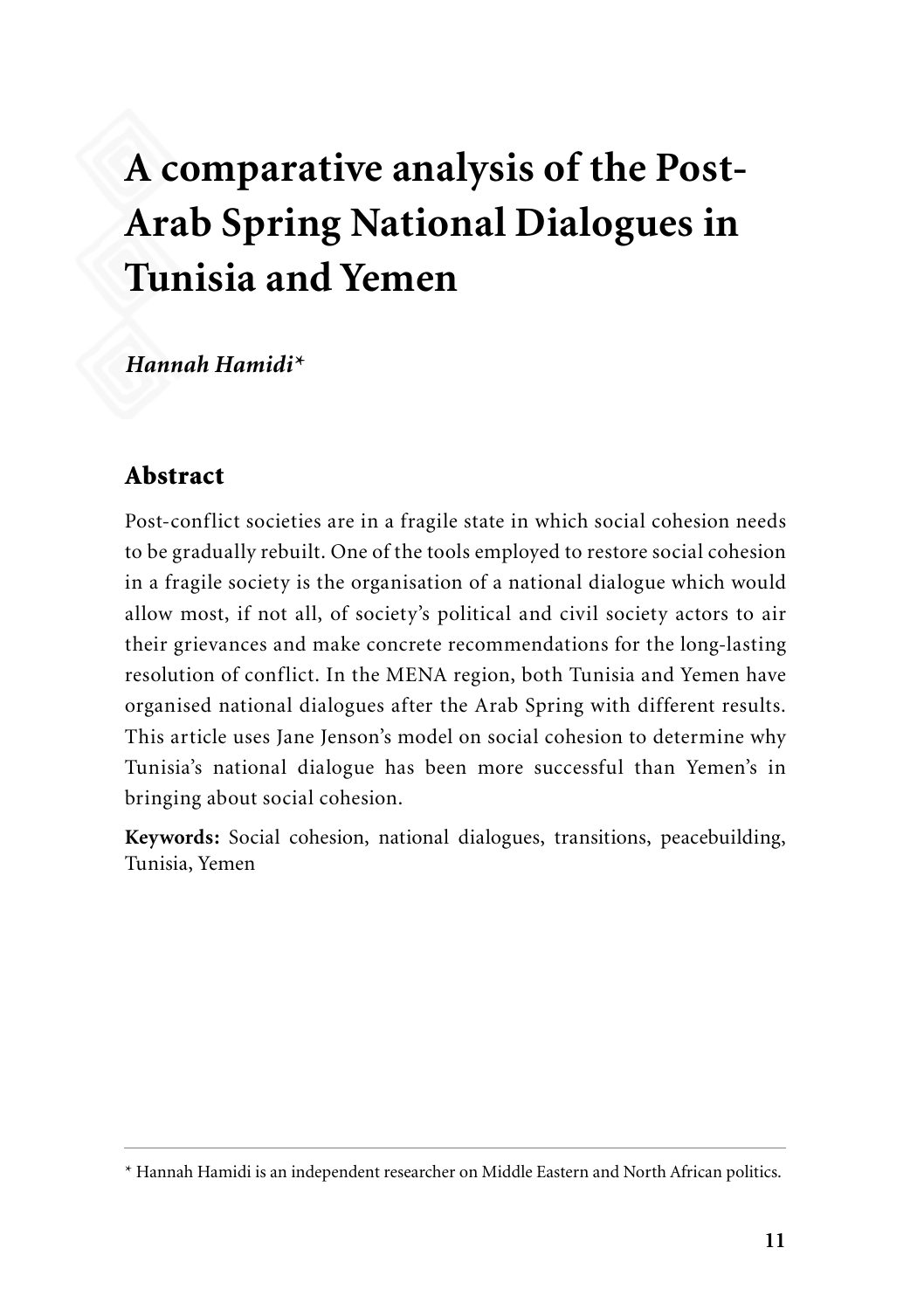# Introduction

In the Middle East and North Africa (MENA) region, two countries, Tunisia and Yemen, have completed national dialogues in the wake of their Arab Spring revolutions. Although Tunisia and Yemen differ in terms of historical experience, socio-economic development and political structure, the two countries have in the past four years shared very similar experiences, having emerged from prolonged dictatorships quasi simultaneously by overthrowing their respective dictators through peoplepowered revolutions, and subsequently initiated national dialogues to unite their divided societies.

Tunisia and Yemen are the first countries in the region to undertake national dialogues, and this article is interested in comparing these two countries' experiences to draw lessons learned for other countries in the region and further afield. Although both countries spent a great deal of time and resources to ensure the success of their national dialogues, they have had very different outcomes, with Tunisia emerging from the process with a more cohesive society, and Yemen reaping only conflict and instability. Within the same greater region, how did one country's social cohesion efforts succeed while the other's are generally considered to have failed? To answer this question, this article will use the model on social cohesion developed by Jane Jenson (1998), one of the earliest and most widely cited works on social cohesion. In this model, Jenson identifies five key components of social cohesion: Belonging, Inclusion, Participation, Recognition and Legitimacy. Jenson argues that these components must exist in a society for it to be cohesive. This article will employ the theoretical framework of Jenson's model to ask: have Tunisia and Yemen's national dialogues created conducive environments for social cohesion? Framing the question within this theoretical framework will highlight why Tunisia's efforts were more successful than Yemen's, as systematically, the national dialogue in Tunisia fostered a sense of Belonging, Inclusion, Participation, Recognition and Legitimacy, while Yemen's did not. This article will firstly lay out its theoretical framework. It will then provide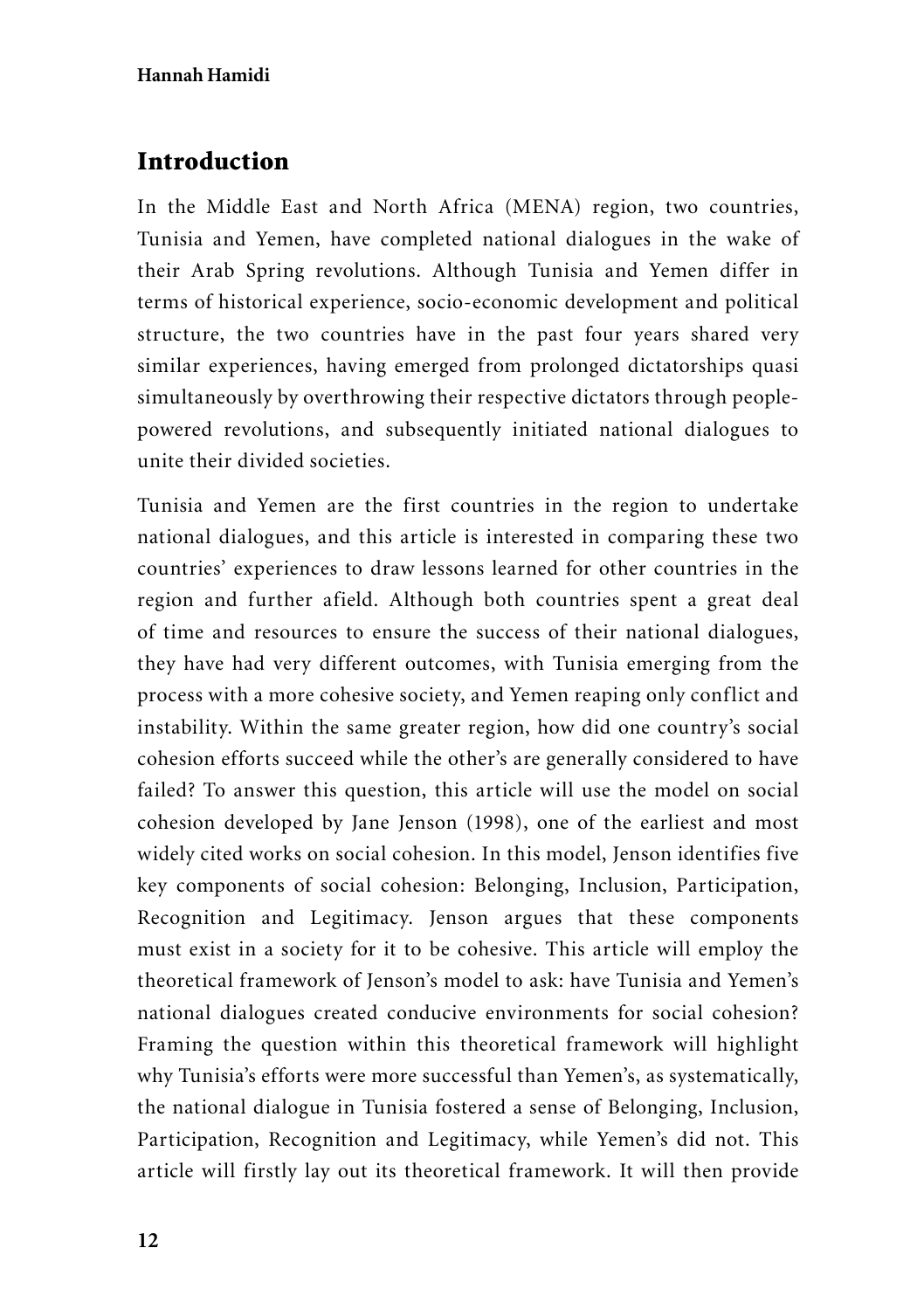background information on Tunisia and Yemen's post-Arab Spring political trajectories, and lastly, it will apply Jenson's model to both countries' social cohesion efforts through national dialogue.

# Jenson's model on social cohesion

Within policy and academic spheres, social cohesion is an increasingly recurring concept. Two traditions of study of the concept have emerged, the first within the social sciences, particularly sociology and social psychology. Some of the key texts that have emerged from this tradition have been written by Berger (1998), Gough and Olofsson (1999), Lockwood (1999) and Bollen and Hoyle (2001). The second tradition, from within the policy discourse on social cohesion, has yielded key studies commissioned by various government and non-governmental entities, from the Canadian government, to the World Bank, the Organisation for Economic Co-operation and Development (OECD) and the African Union. However, the literature in English on social cohesion in the MENA region is practically non-existent, despite the fact that several of the region's states already have or will have to undertake social cohesion projects in the wake of the Arab Spring revolutions. This article therefore fills a gap in the literature on the concept of social cohesion.

In order to unpack the concept, Jane Jenson's paper (1998:16-17) on the topic, which followed a Canadian Policy Research Networks Roundtable on Mapping Social Cohesion in December 1997, is used in this article. Having reviewed literature on social cohesion produced by the governments of Canada and France as well as the OECD and the Club of Rome, Jenson extracted five key components which are generally considered to characterise cohesive societies. She also presented these in contrast to components which characterise societies which lack cohesion. Although Jenson's model is based on a limited snapshot of the literature available on social cohesion and includes analyses from countries such as France whose social cohesion efforts are imperfect and ongoing, it remains one of the most comprehensive studies on the subject and provides a useful summary of the conclusions reached by very serious studies.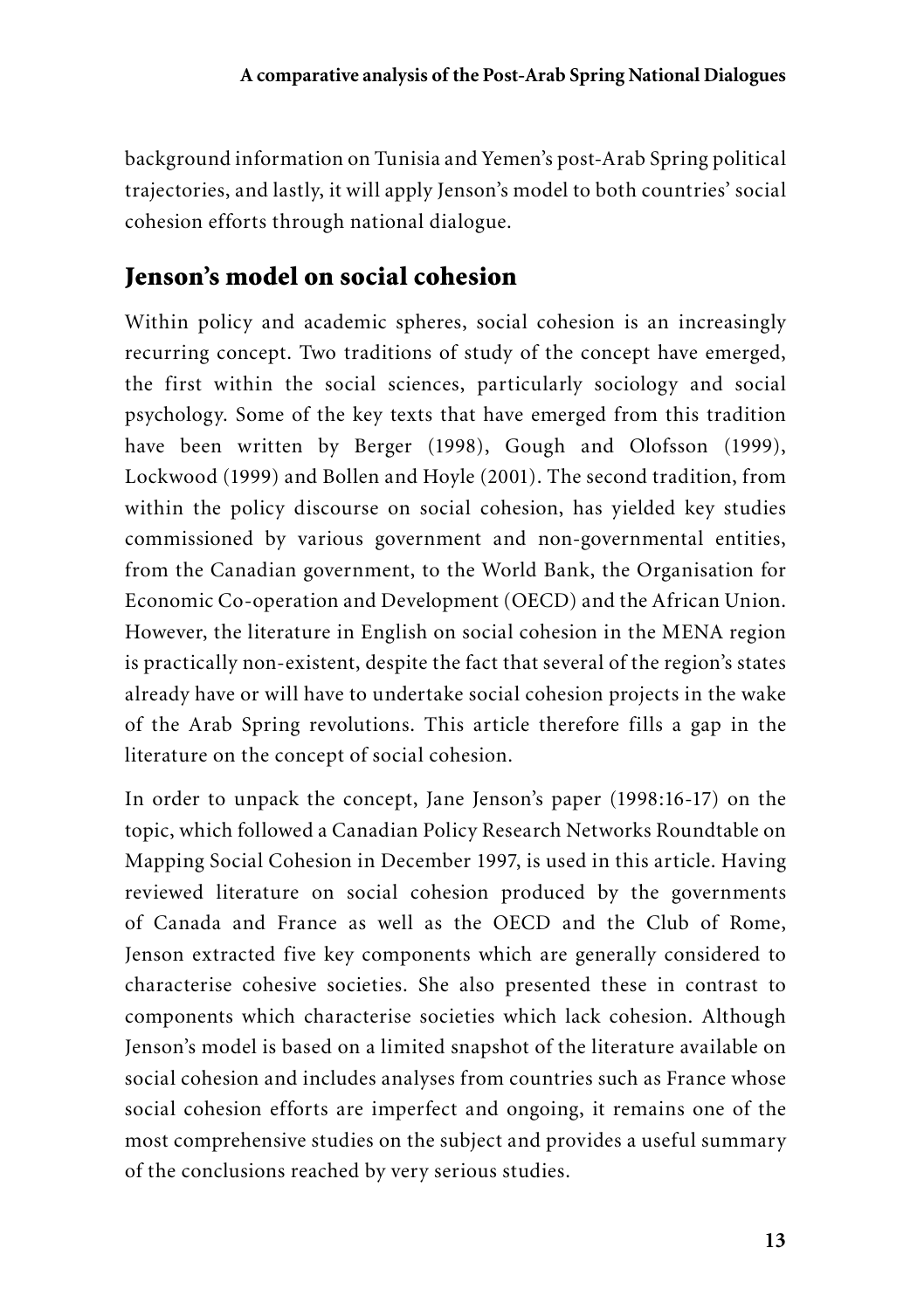The five dimensions of Jenson's model on social cohesion are: 1) Belonging v. Isolation, 2) Inclusion v. Exclusion, 3) Participation v. Non-Involvement, 4) Recognition v. Rejection and 5) Legitimacy v. Illegitimacy. The first dimension refers to the existence of shared values and a sense of common identity. According to the Canadian government's Policy Research Sub-Committee, a cohesive society is one in which citizens 'share values' (Jenson 1998:15). As for the OECD, it highlights the importance of a shared sense of identity for citizens to feel 'committed' to their society, and 'part of the same community' (Jenson 1998:15). On the other hand, threats to social cohesion are associated with feelings of isolation from the community. The second dimension refers to the economic inclusion of citizens within a society. This dimension highlights the importance of access to economic markets by all, as those who are economically marginalised might consequently feel excluded from society. The third dimension focuses on people's political participation at both the central and the local levels of government. Literature coming out of France has indeed highlighted the importance of political participation at all levels, including the local. On the other hand, non-involvement is considered a threat to social cohesion. The fourth dimension concerns the respect for difference and tolerance for diversity in a society. Recognition of difference is a core component of a cohesive society. The government of France highlighted the importance of citizens feeling that others within their country accepted them and recognised their contributions to society. By contrast, rejection of difference, or efforts to foster excessive unanimity, are likely to make societies less cohesive. The final dimension refers to the maintenance of legitimacy of major political institutions, the state in particular, as mediators among individuals of different interests. According to the Club of Rome, social cohesion depends on maintaining the legitimacy of those institutions so that they may continue to act as mediators in society.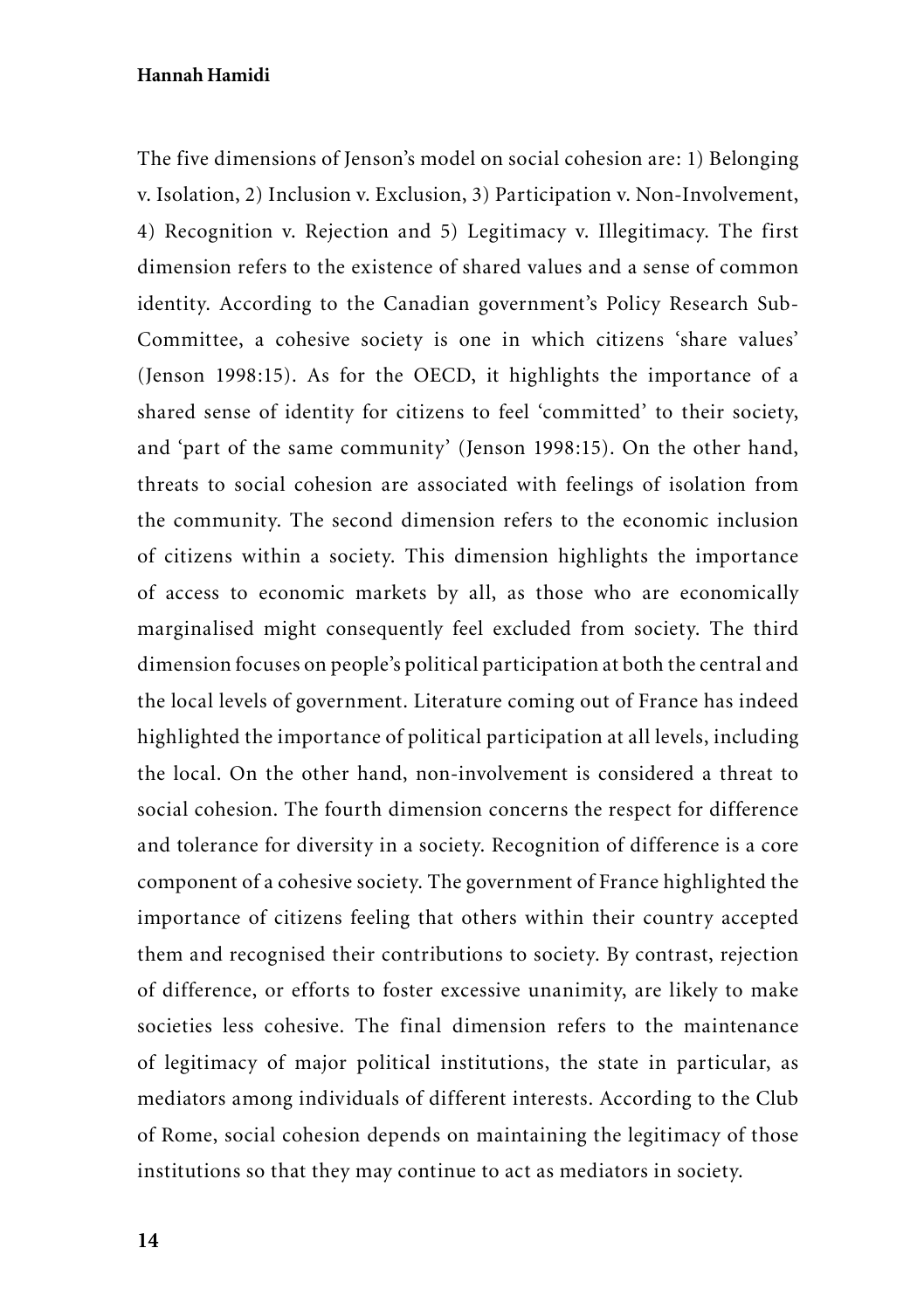## Tunisia since the Arab Spring

After Zine El Abidine Ben Ali's ousting, elections to determine the composition of the National Constituent Assembly took place in October 2011. The Islamist political party Ennahda won the elections, though only with 37 percent of the vote. This forced it to share power with two secular parties in what became known as 'the Troika' government. This powersharing arrangement caused unending squabbles over a new Constitution inside the Constituent Assembly. Ennahda's 89 delegates (out of a total of 217) were felt to be pressing their religious agenda, and political wrangling ensued, which postponed the preparation of the Constitution (Ottaway 2013:2).

Soon after the assassination of the opposition figure Mohammed Brahmi on 25 July 2013, the tensions between opposition parties and the ruling Troika turned into a grave political crisis. Popular protests also followed, which strongly destabilised the Troika, and Ennahda in particular. In an attempt to smooth over the conflict, the Tunisian General Labour Union (UGTT), together with UTICA (the employers' union), the Tunisian League for Human Rights (LTDH), and the National Bar Association initiated a series of indirect shuttle negotiations between the opposition and the Troika to overcome the political crisis (Salah 2013).

The Tunisian national dialogue then began in earnest. Tunisian politicians were in agreement about what needed to be done in order to complete the stalled transition: approve the Constitution; form a new politicallyneutral transitional government to lead the country until the elections; and set up a new independent body to supervise the parliamentary and presidential elections. However, the politicians disagreed profoundly about the sequencing and timing of the steps for reasons of political strategy (Ottaway 2013). Ennahda insisted that the Troika government would not resign until the Constitution was approved, the election commission and the election law were ready, and the election dates firmly set. The opposition parties, on the other hand, wanted to follow the roadmap proposed by the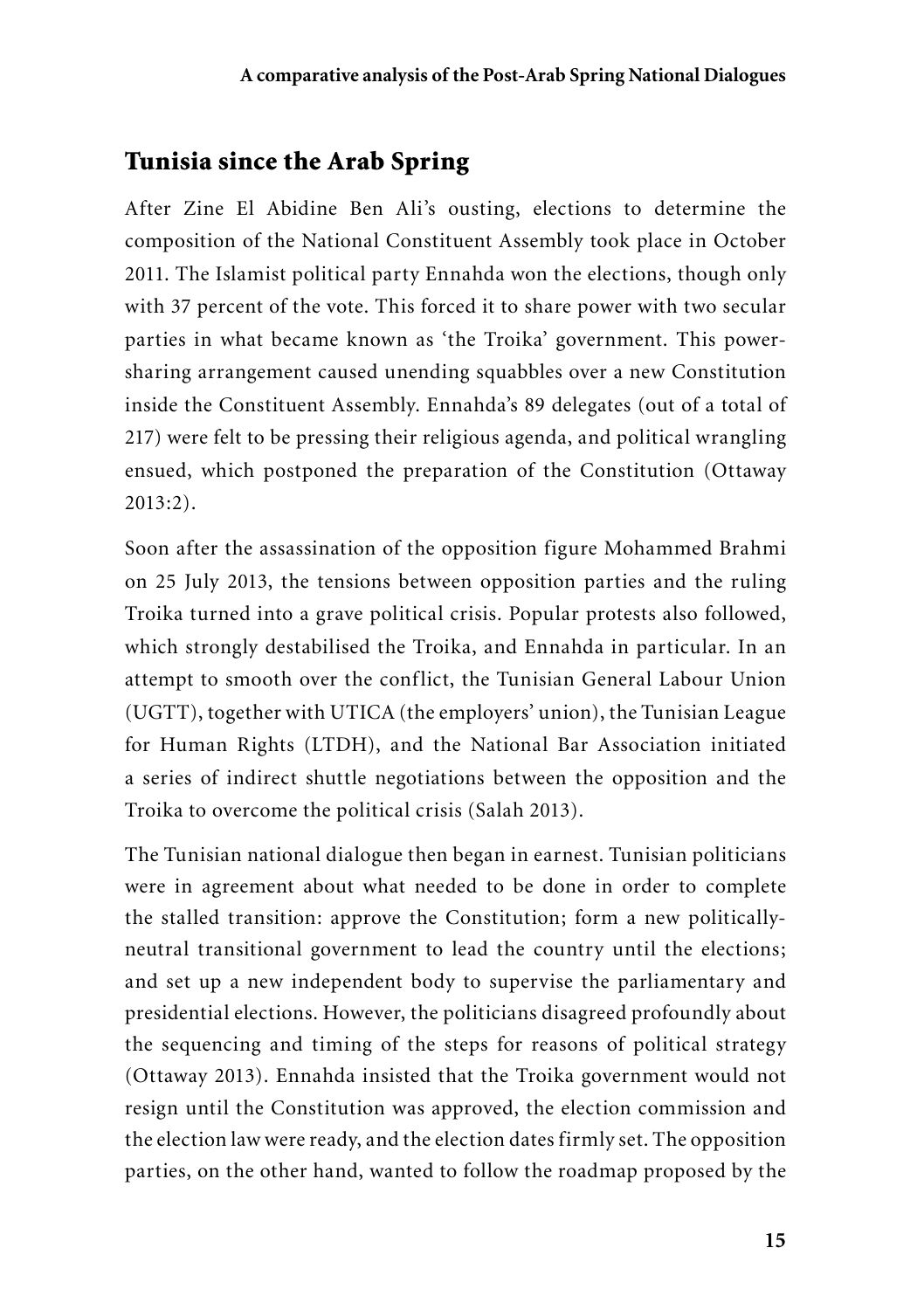quartet of mediators. The roadmap called for the formation of the election commission in two weeks and the writing of the election law within two weeks of the beginning of the final negotiations of the national dialogue, the resignation of the government within three weeks, and the completion of the Constitution and establishment of the elections' dates within four weeks. Ennahda feared that once the government had resigned, the opposition would stall on the Constitution and election dates. Indeed, members of the opposition were openly saying that elections should be postponed long enough to give time to the new government to get rid of Ennahda's appointees in bureaucratic positions (Ottaway 2013).

After many delays, and facing a 'final' deadline before mass protests, a bare majority (eleven out of twenty-one) of the dialogue's participating political parties chose Mehdi Jomaa as the new Prime Minister to lead a caretaker government to oversee a transition period until the adoption of a new Constitution and electoral law, and the holding of parliamentary and presidential elections. Ennahda was lauded as being the first Islamist party to willingly and peacefully step down from power. Tunisia also succeeded in adopting a new Constitution. On 26 January 2014, just over 92 percent of members of the National Constituent Assembly voted in favour of the Constitution. On 2 November, parliamentary elections took place peacefully, which Ennahda did not win (the Nidaa Tounes party won a majority of seats), and in December of the same year, Nidaa Tounes's candidate Beji Caid Essebsi was elected president, thereby cementing the country's transition to a non-Islamist-dominated government.

## Yemen since the Arab Spring

Following Tunisia and Egypt, Yemen was rocked by the Arab Spring in January 2011 and has not managed to transition to a democratic and peaceful state. Popular protests to topple President Ali Abdullah Saleh, who had been in power for thirty-three years, began in January 2011. Eventually, Saleh was forced to agree to a Gulf Cooperation Council (GCC)-brokered deal to hand over power in April 2011. However, he refused to sign it until November 2011.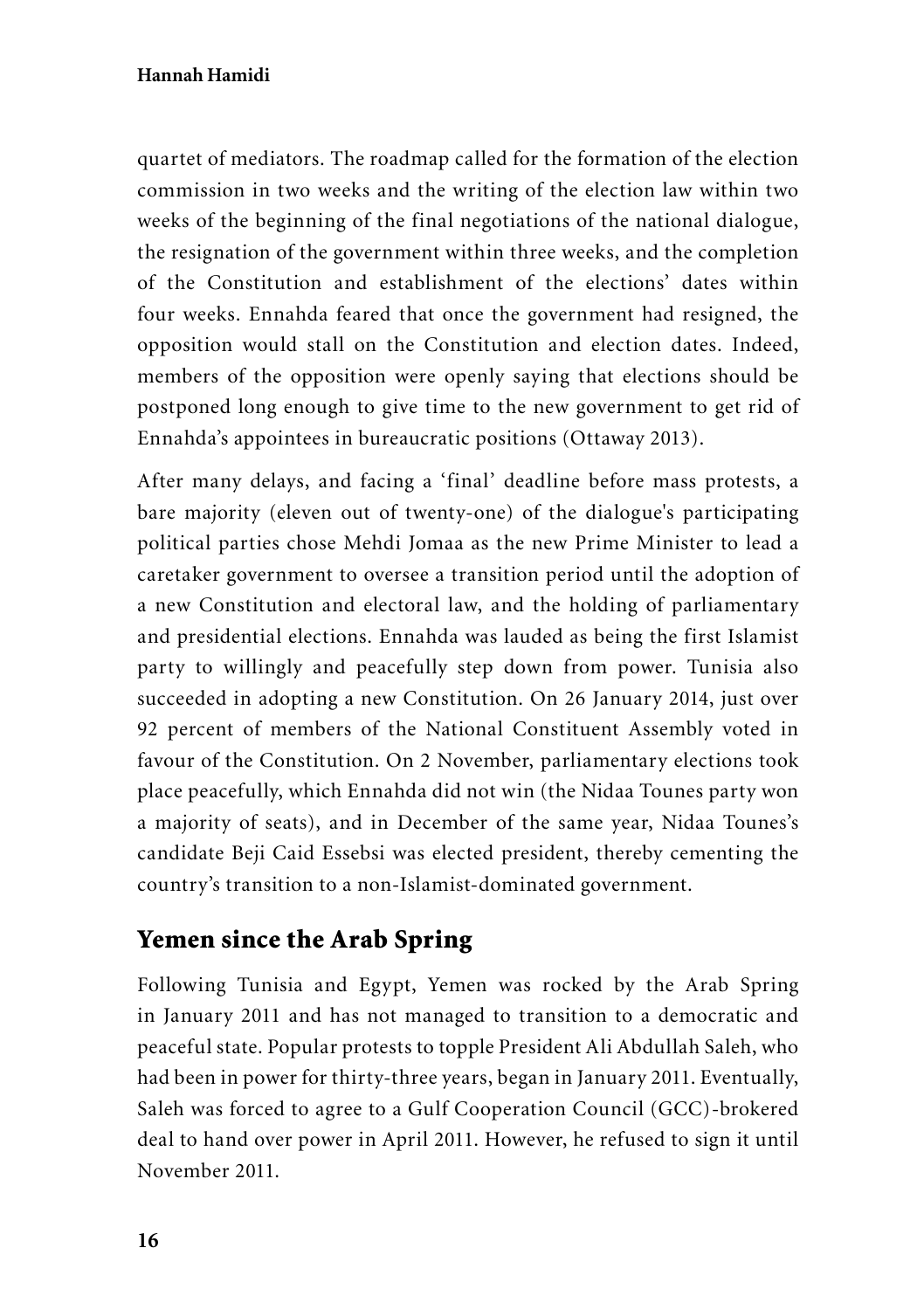The GCC deal specified that Saleh leave office in thirty days and make way for his Vice-President Abd Rabbuh Mansour Hadi in return for full immunity from prosecution for Saleh. Hadi was to form and preside over a Government of National Unity which would govern the country before presidential elections took place within ninety days. The deal also established a two-year transitional period during which the military and security institutions were to be restructured and a national dialogue would be convened to prepare the ground for new elections to be held by February 2014. According to the GCC agreement, the national dialogue was to provide an opportunity for representatives from all walks of Yemeni society to voice their concerns and stances, including women and youth groups, the Southern and Houthi movements and other political parties and civil society representatives. A Preparation Committee of twenty-five members, including women and youth, was formed in July 2012 and started working in August to prepare the national dialogue (Lackner 2012).

The National Dialogue Conference (NDC) began in March 2013 and after setbacks and delays, approved a draft containing nearly 1800 recommendations in January 2014. In February of the same year, a small presidential panel controversially decided that Yemen should be divided into a federation of six regions, causing concern among the northern Shi'a Houthi movement (Gaston 2014:3-4). President Hadi also controversially announced the passing of a fuel price rise, which led to anti-government protests. The Houthi movement rode this wave of protests to the capital and eventually applied such pressure on Hadi and his cabinet that he resigned (International Crisis Group 2014a). Although he later rescinded his resignation, the Houthi leadership seized power and chased Hadi out of the country. A Saudi-led coalition of states launched air strikes against the Shi'a Houthi movement in support of Hadi, and there is now concern over the internationalisation of the Yemen conflict along sectarian lines, with Saudi Arabia supporting the Sunni transitional government and Iran the Shi'a Houthi movement (BBC 2015).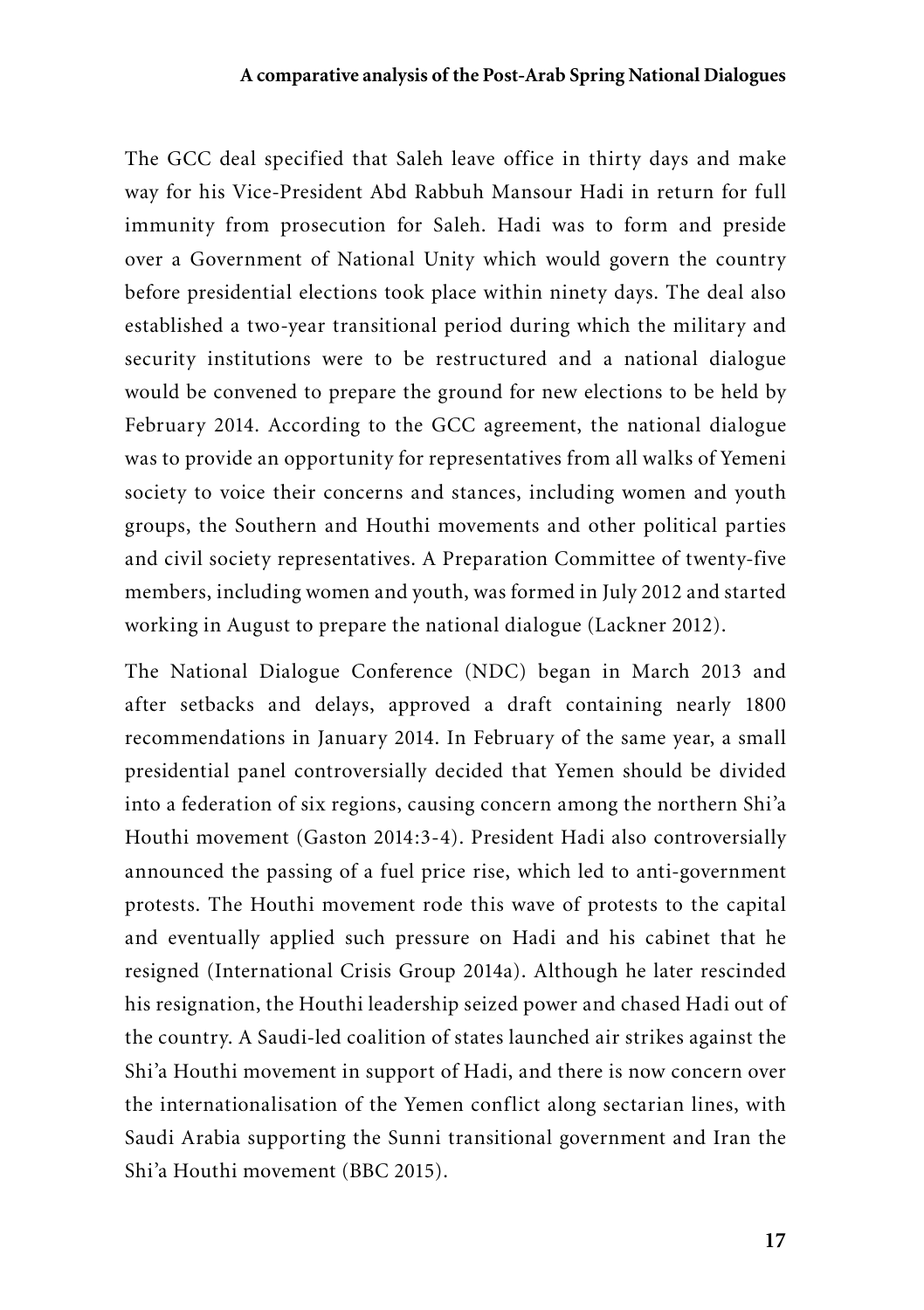## Applying Jenson's model to Tunisia and Yemen

Jenson' model is a useful tool to assess the level of social cohesion brought about by the national dialogues in Tunisia and Yemen. Although both countries have spent considerable resources and effort to ensure that their national dialogues led to more cohesive societies, Tunisia has seen greater success in bringing about that result. Yet Yemen's national dialogue was one of the most inclusive and democratic processes the country had ever seen. As it was under way, the UN's Special Envoy to Yemen Jamal Benomar reported to the Security Council that Yemen's National Dialogue was making 'extraordinary progress' (Kasinof 2015). The national dialogue was carried out over 10 months to ensure that a wide range of issues was covered to a satisfactory standard. Five hundred and sixty-five delegates took part in the dialogue, including an unprecedented number of youth, women and civil society activists (Gaston 2014:3). It also included representatives who had never been allowed to engage in the country's main political discussions, namely the Houthis and representatives from the southern separatist movement Al Hirak. The fact that these new actors were invited to engage on an equal footing with the main political parties and tribal leaders was very significant. Furthermore, the delegates were required to carry out significant public outreach efforts to seek input from their constituencies in Sana'a and beyond. In the end, the National Dialogue Conference issued nearly 1800 recommendations, ranging from maintaining a 30 per cent quota for women in all government positions to restructuring the military and security apparatus (Gaston 2014:8). These recommendations should have gone a long way towards meeting the popular demands of the Arab Spring revolutionaries; yet within months of the closing of the NDC, the Houthi movement had taken over Sana'a, leading to a Saudi-dominated military operation in the country. Yemen is now in the throes of a raging conflict, a grave humanitarian situation and a plummeting economy. How did its national dialogue fail to foster social cohesion, despite promising signs, and how did Tunisia's fair better?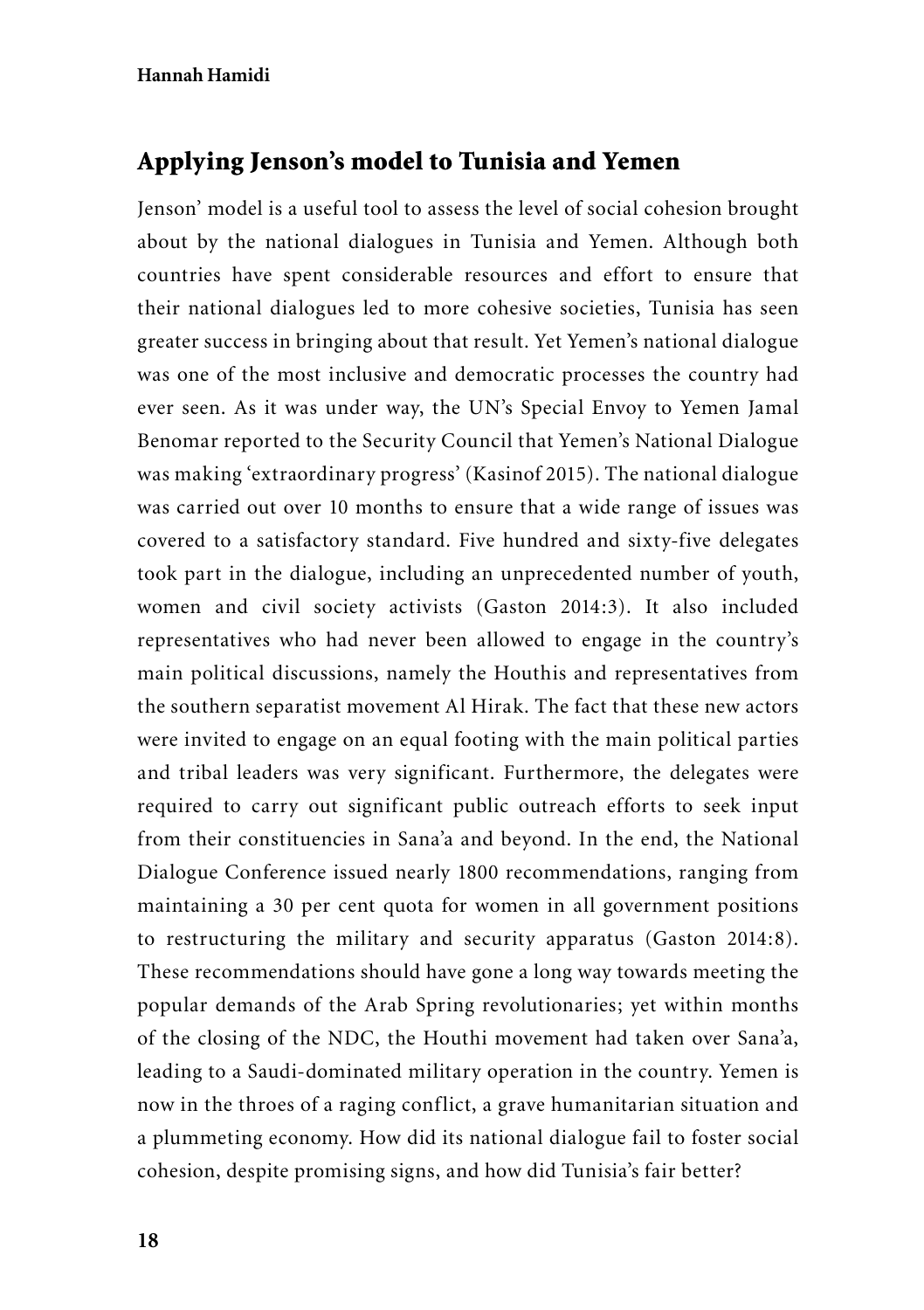#### Box 1

Jenson's Dimensions of Social Cohesion Belonging ...................... Isolation Inclusion ....................... Exclusion Participation ................. Non-involvement Recognition .................. Rejection Legitimacy .................... Illegitimacy

## **Belonging**

Jenson's first component 'Belonging', refers to the existence of a widely shared sense of commitment to a society. Did the national dialogues in Tunisia and Yemen foster this sense of common identity and commitment to the unity of their respective countries? In the case of Tunisia, although prior to the national dialogue the country was embroiled in a political quagmire, the issue of belonging was never a predominant one. The country was indeed split along political lines, where Islamists and Liberals clashed over political predominance in the country's local and national institutions, so that they might influence key moments in Tunisia's modern history, such as the drafting of the Constitution and elections. However, despite their political and ideological differences, particularly with regard to the role of religion in society, none of the opposing parties claimed a sense of isolation. Participants in the national dialogue, whether they represented Ennahda or Nidaa Tounes, shared a sense of belonging to their country and a feeling of commitment to their society. The national dialogue was, in fact, seen by all as an opportunity to peacefully re-establish order in a country which prided itself on being the original and most pacific of the Arab Spring countries.

In contrast, Yemen is a country that faces a secessionist threat from the South. The national dialogue did not stumble on issues pertaining to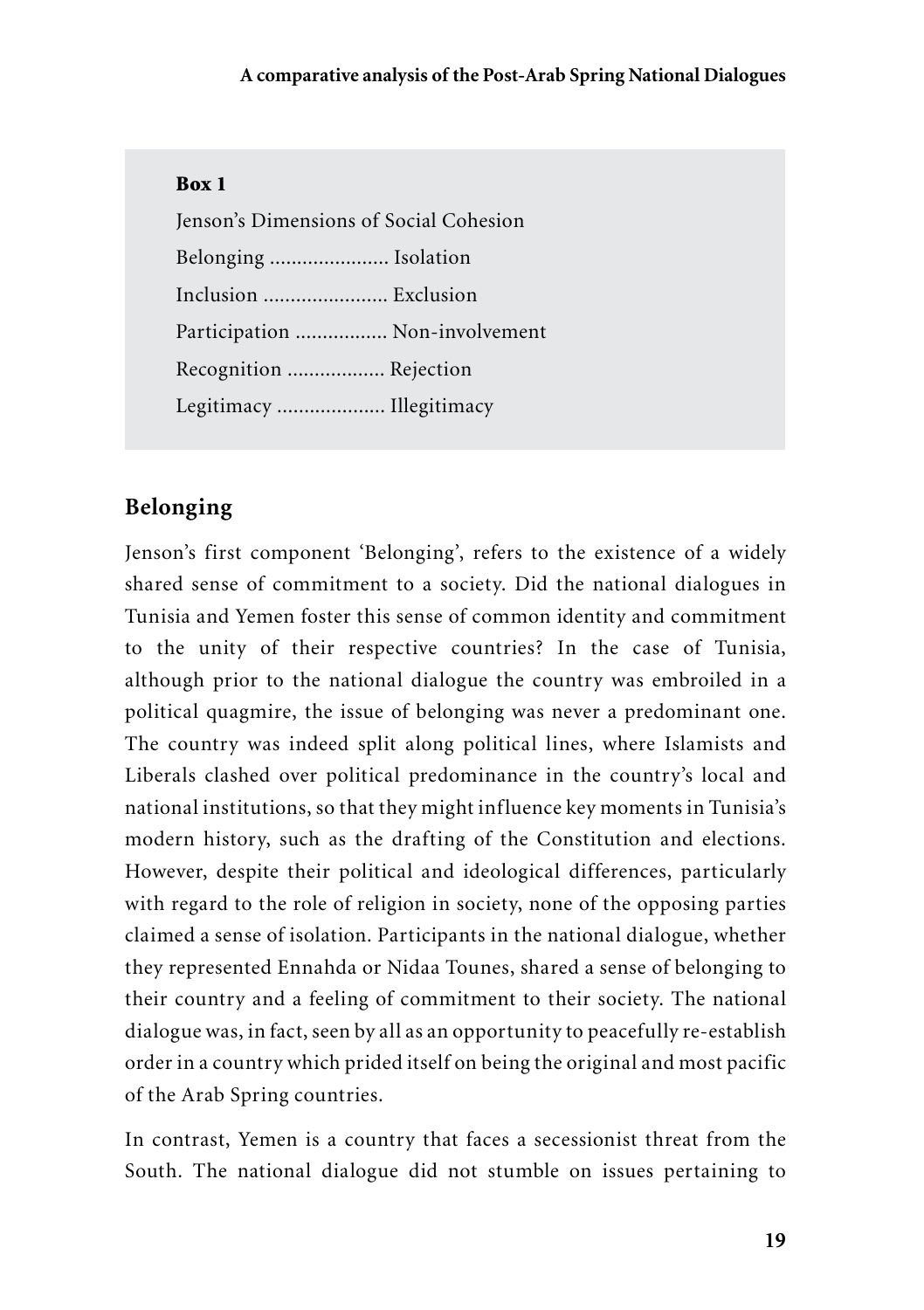the democratisation of the country in the wake of a long dictatorship. Participants involved in the discussions on, among others, State building, Good Governance, Rights and Freedoms and the Role of the Armed and Security Forces, did not face major roadblocks and were able to conclude their work promptly by the September 18th 2013 deadline. The topic which slowed down the dialogue was the southern issue, as the sessions on this issue were delayed by a boycott by southern delegates in August 2013 over the independence of southern Yemen.

The issue of southern Yemen's belonging to Yemen dates back several decades. From 1967 to 1990, the People's Democratic Republic of Yemen (or South Yemen) existed as an independent state. While South Yemen and its northern neighbour, the Yemen Arab Republic (or North Yemen), united to create the modern-day Republic of Yemen in 1990, tensions between the two regions continued to arise. As part of the new unity government, it was agreed that South Yemen's president, Ali Salim al-Beidh, would become the unified country's vice president, while North Yemen's president, Ali Abdullah Saleh, would become president of the new republic. Within two years of this new arrangement, al-Beidh returned to the former southern capital in protest over the perceived political and economic marginalisation of the south. This bled into a civil war for independence in 1994 which the North won, and in which the North subsequently strengthened its grip over a bitter South. Grievances over the northern elites' access to southern land and natural resources, which contrasted with the rampant unemployment faced by southerners, nourished the rebirth of the southern secessionist movement in 2007 (Reardon 2014).

These tensions arose during the national dialogue and were not dealt with definitively in its sessions, leaving the southern issue unsettled and open to a relapse. It is in fact very likely that the only reason the southern issue has been pushed to the background is because the Houthi issue came to the forefront so explosively. During the national dialogue, the subcommittee investigating the structure of the state became an arena for disputes related to the southern issue. The southerners from the Al Hirak movement participating in the national dialogue insisted that the state be a federal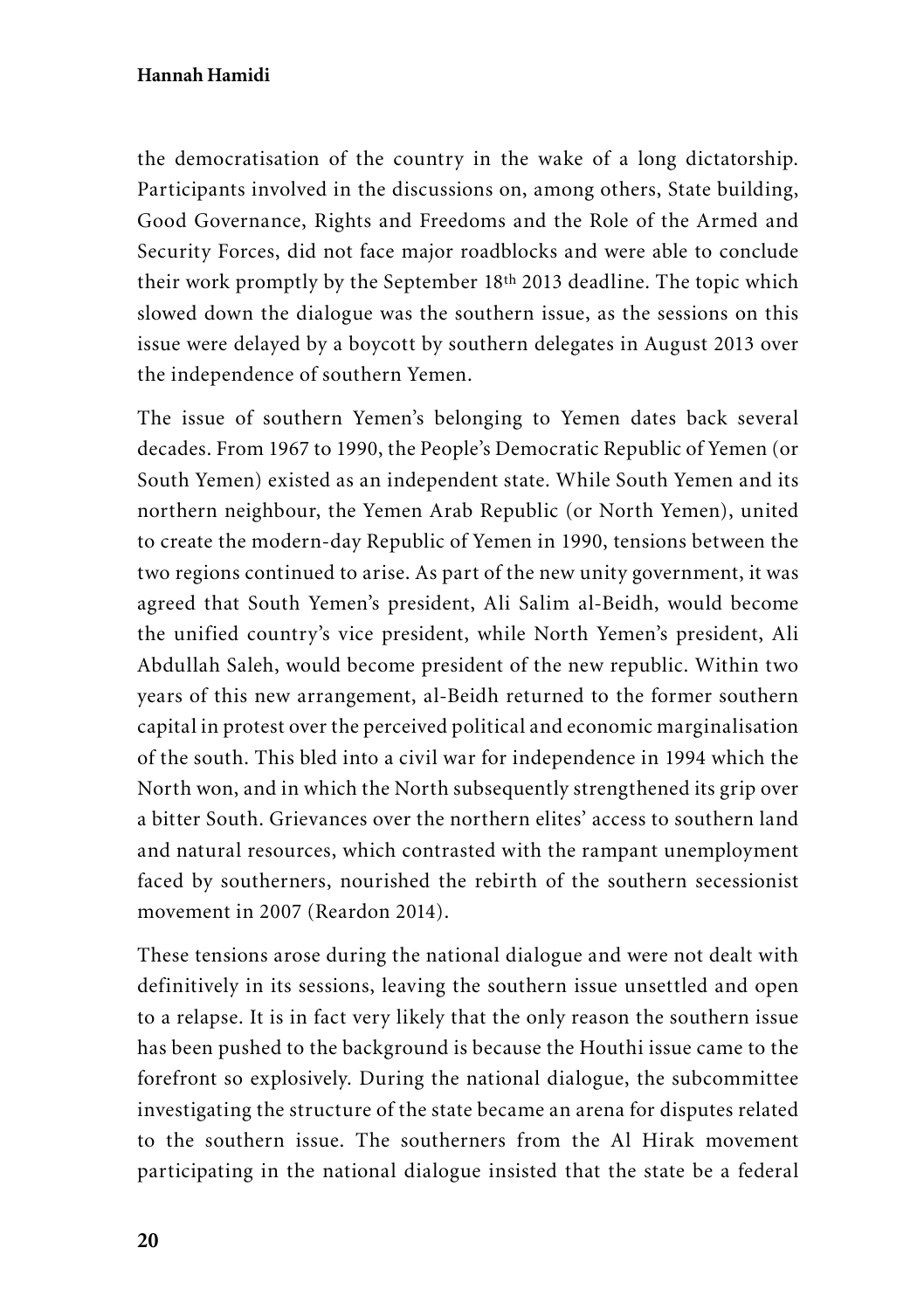one composed of two states formed from the territories of the former Yemen Arab Republic in the north and the People's Democratic Republic of Yemen in the south, while other southerners and northerners rejected this proposal on the basis that it would allow the former south to reconstitute itself, and instead proposed a five or six state federation.

Demonstrations in the south renouncing the dialogue and calling for secession drew large crowds. The UN tried to build support in the south for the dialogue. For instance, a committee was formed to address the issue of the pensions and employment of those in the southern bureaucracy and military who were dismissed after the 1994 war, and another committee was charged with resolving the issue of land and property in the south (Schmitz 2014a). In addition, Hadi announced the creation of a trust to compensate those hurt in the south during the last two decades of Saleh's rule (Schmitz 2014a). However, in August 2013, southern representatives within the NDC boycotted the remaining sessions unless their demands over the southern issue were met. In September, a sixteen-person subcommittee of representatives from the north and south, known as the North-South Committee, was formed. After months of negotiations, this committee brokered an agreement which avoided southern secession by agreeing that Yemen would become a federal state with greater local autonomy (Gaston 2014:3–4). The number of regions within the federation was not decided, as a proposal for a six-region solution was not accepted at the NDC level. However, a few weeks after the NDC wrapped up its work, a special committee hand-selected and led by President Hadi announced that it had agreed upon six regions, two in the south and four in the north (Gaston 2014:3–4). Hadi's heavy-handed solo approach to this complex issue fostered resentment and rejection among key southern as well as Houthi leaders. In wishing to tackle this pending issue, which could not be resolved without considerably more time and resources being injected into the already delayed National Dialogue Conference, Hadi opened the dialogue to failure, as the Houthis allegedly moved to Sana'a in reaction to the government's handling of the federal issue.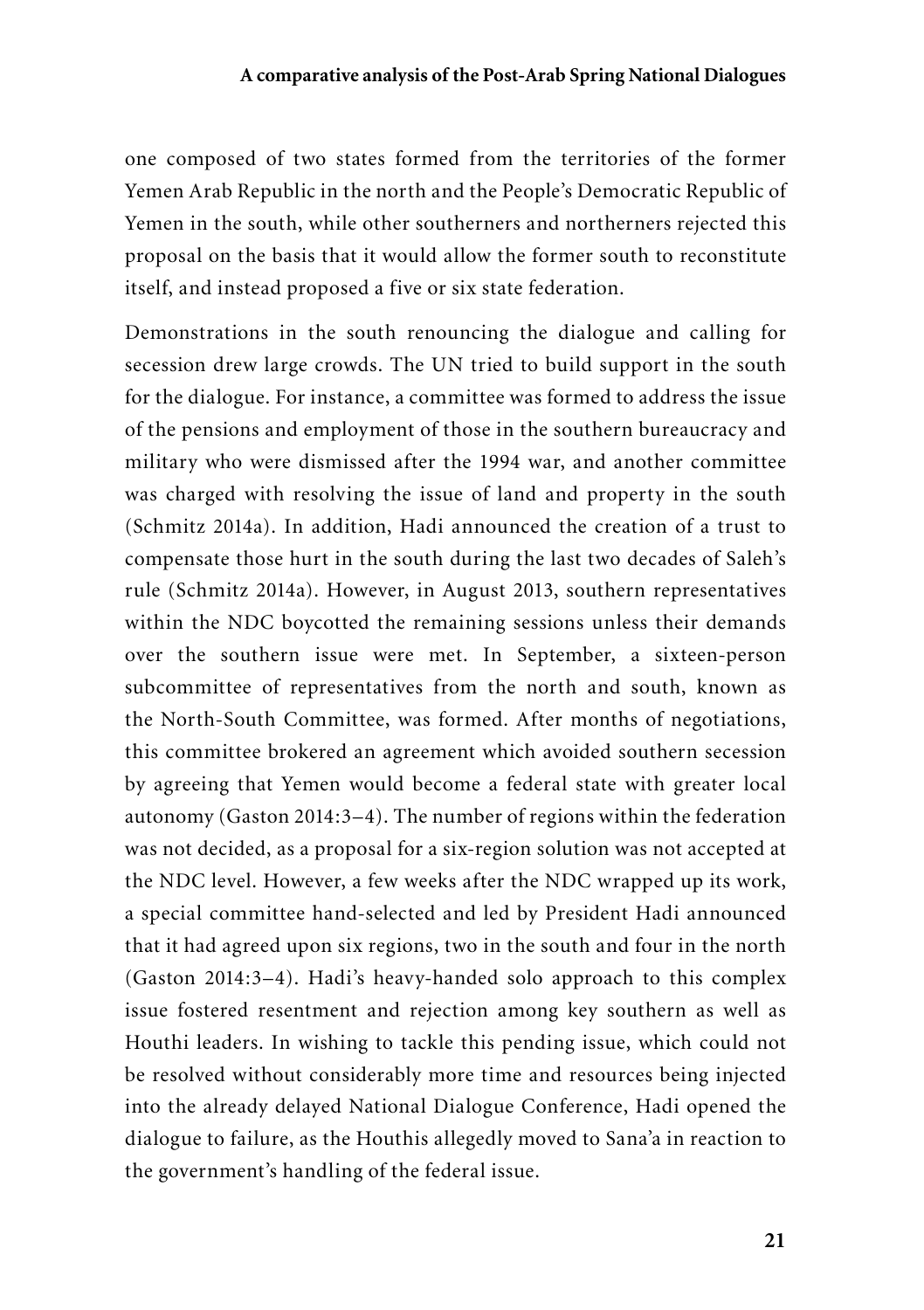### **Inclusion**

The second dimension of Jenson's model refers to the economic inclusion of citizens within a society. Seeing that the Arab Spring revolutions were in equal parts driven by political and economic grievances, the economic inclusion of the revolutionaries was and remains an extremely important key to social cohesion. In Tunisia, economic factors pushed the dialogue participants to negotiate with each other to resolve the political quagmire. Indeed, the international community was able to apply economic pressures on the participants to ensure their active participation in resolving the country's political woes. The African Development Bank, International Monetary Fund and the World Bank froze their loans to the country, making the flow of funds conditional on economic reforms and on a resolution to the political crisis. Some Gulf countries such as Kuwait and the United Arab Emirates are also believed to have applied economic pressures on the country so that Ennahda would exit the government. The government of Algeria, which Tunisia depends on economically, also made it clear that it would stop its economic and security collaboration with Tunisia if a consensus was not reached among the political parties involved in the dialogue (International Crisis Group 2014b:6). Similarly, tourism is a pillar of the Tunisian economy, and the sector was heavily impacted upon by the revolution in 2011. The number of visitors to the country dropped from 6.9 to 4.8 million visitors between 2010 and 2011 (Tunisian Ministry of Tourism 2015), and the dialogue participants were keenly aware of the potential loss of revenue a prolonged political crisis could cost the country. As a small country with little in terms of natural resources, Tunisia is dependent on foreign investment and tourism. Its reputation as a peaceful and stable country is therefore very important to keeping its economy afloat, and the dialogue participants were aware that prolonging the political crisis was not an option for the country. The national dialogue was therefore undertaken in a fairly short period of time – six months – to avoid, among other things, dragging the economy down any further.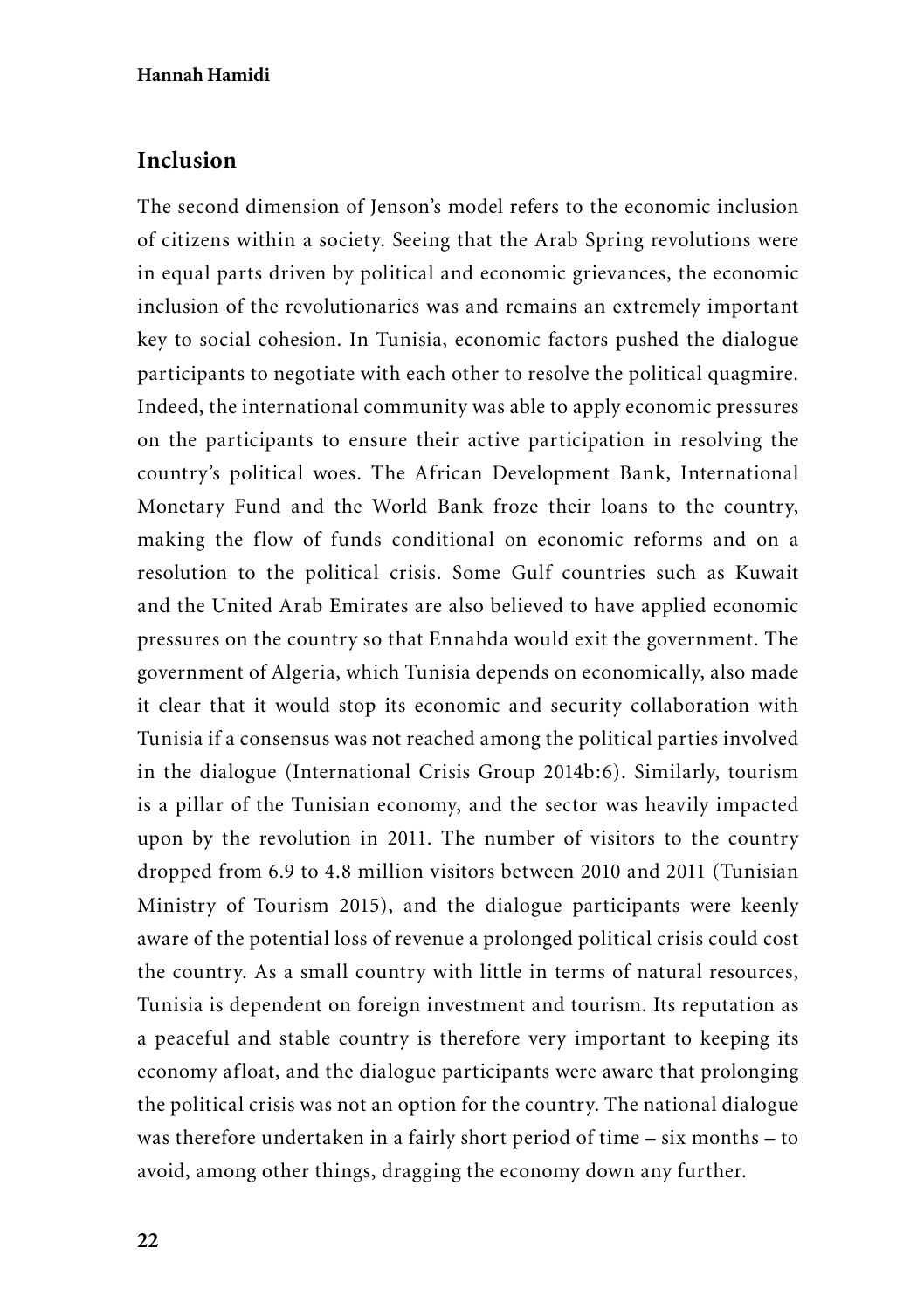In Yemen, on the other hand, analysts have pointed out that one of the biggest flaws of the national dialogue was to overlook 'bread and butter' issues which regular citizens were facing while the dialogue was taking place. In the words of Charles Schmitz (2014b): 'The National Dialogue Conference produced a document and vision of just government in Yemen, but while the intellectual elites were worried about the semantics of the document, Hadi's government did not govern. The economy worsened (as expected due to the fall in oil production) and security worsened, and the government had no response. The international community urged good governance, which gave little solace to those facing increasingly dire material circumstances'. Rather than face the growing poverty, those who could emigrate, did so, to avoid the near 50% unemployment rate (Naylor 2015). For those who could not emigrate, as the 10-month long dialogue dragged on, resentment grew towards the dialogue participants, who earned a rumoured 125 to 200 dollars in per diems (Gaston 2014:8). This discrepancy between the economic troubles of regular citizens and the position of privilege of dialogue participants created a disconnection with the national dialogue. According to the United States Institute of Peace: 'to its worst critics, the NDC has been a costly political sideshow that has distracted political energy and attention at a critical period in Yemen's transition' (Gaston 2014:8) towards secondary issues which do not put food on the table.

Additionally, in the wake of the national dialogue, the government decided to lift fuel subsidies in July 2014, and this proved too much for the system to bear. Having spent about 3 billion dollars on fuel subsidies, nearly a third of the state's revenues, the previous year, and with bankruptcy looming, the Hadi government attempted to raise fuel prices in an effort to rein in its budget deficit and conclude talks with the IMF for the country to receive a 560 million dollar loan from the organisation (Ghobari 2014; International Crisis Group 2015:3). The Houthis, who had never trusted the transitional government, took advantage of the situation by organising demonstrations demanding a reinstatement of subsidies, a new government, and a swift implementation of NDC agreements. Although the Houthis did not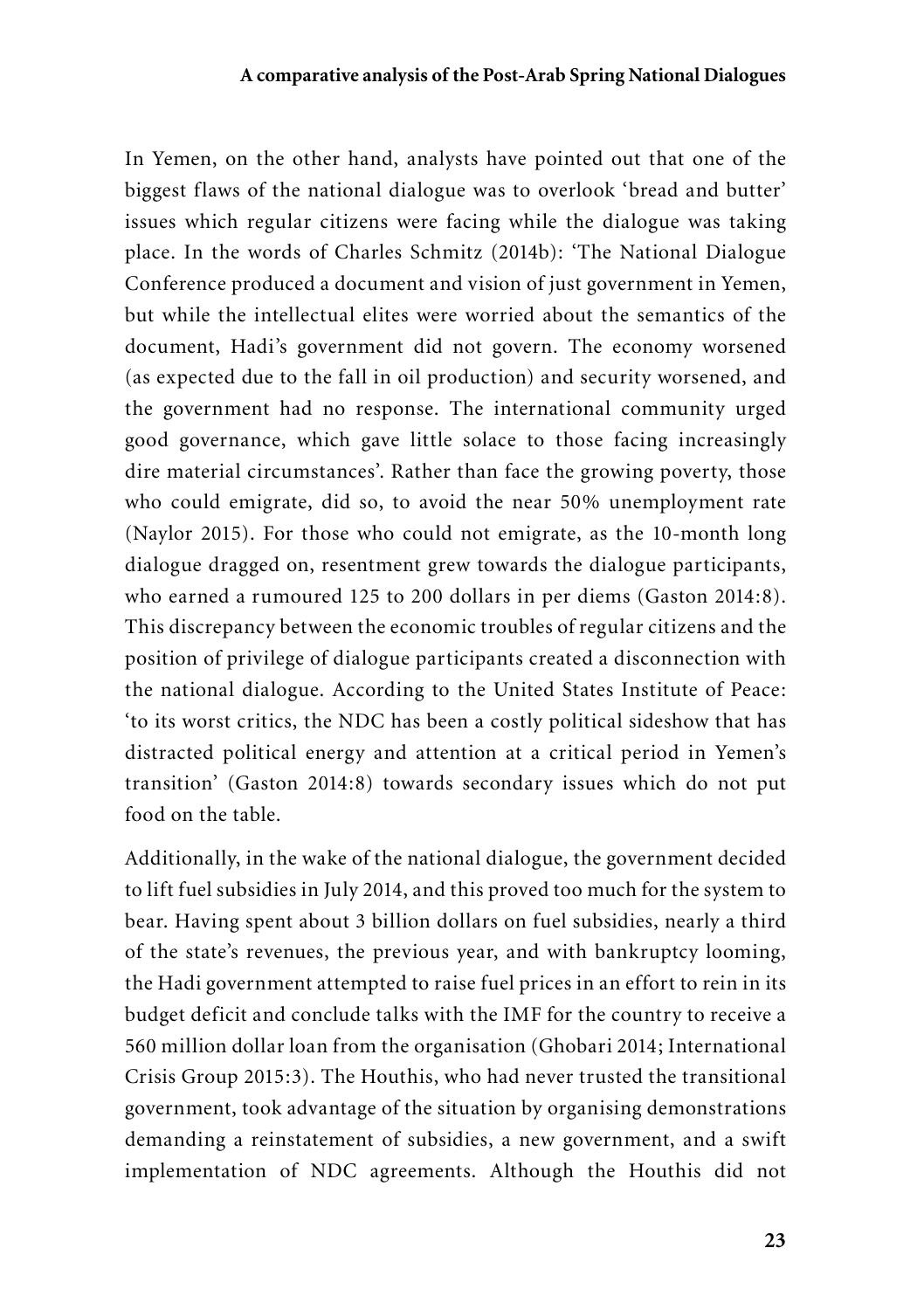represent the bulk of Yemeni society, their demands resonated widely and far beyond their core support base because of the country's dire economic straits, thereby opening the door for the Houthi takeover of Sana'a, Hadi's escape to Saudi Arabia, and the current conflict in the country.

Finally, it is worth noting the role of spoilers in bringing about the current breakdown in social cohesion in Yemen. The GCC-brokered deal did not force Saleh into exile or curb his participation in national politics through his party, the General People's Congress (GPC). He therefore remained in the country to undermine the national dialogue as he plotted his own return to politics. It is widely known that Saleh and the Houthis have concluded a marriage of convenience, which has allied their forces long enough to topple Hadi's transitional government and rid them of common enemies.1 According to the UN Special Envoy to Yemen, Jamal Benomar Saleh, who remains well connected and supported in the country, has also been behind the sabotage of electrical grids and oil pipelines by renegade tribesmen in the country, which resulted in Sana'a being without fuel or electricity for days in June 2014. In reaction, mass protests were organised on the 11th June calling for the overthrow of the Hadi government (Schmitz 2014a; International Crisis Group 2014c). The economy is therefore a key component which determines the success or failure of social cohesion efforts, and paying close attention to economic grievances is absolutely crucial to ensure that spoilers do not hijack attempts at peacebuilding.

# **Participation**

The third dimension of Jenson's model on social cohesion focuses on people's political participation at both the central and the local levels of government. In the case of Tunisia, political participation was at the heart of the tensions between Ennahda and the opposition parties. In the October 2011 Parliamentary elections, Ennahda won with 37 per cent of

<sup>1</sup> These common foes include General Ali Mohsen al-Ahmar, who combated the Houthis during Saleh's reign, and turned against Saleh during the revolution, as well as members of the opposition Islamist Islah party and the powerful Hashid tribal federation, which are led by brothers and have clashed with the Houthis and opposed Saleh's plans to have his son succeed him in power.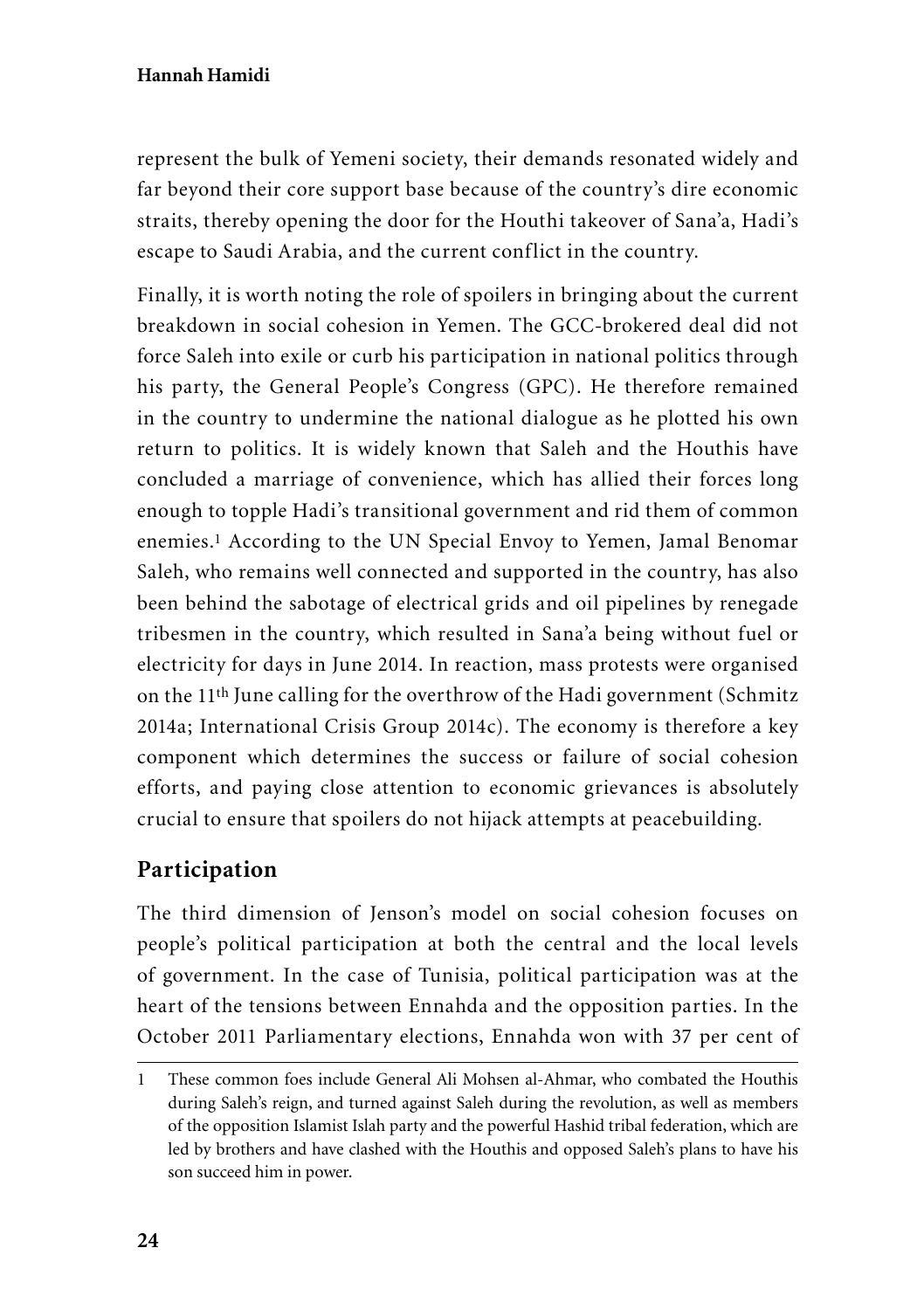the vote. This meant that although it was the clear winner, a large portion of the electorate did not feel represented by the party. Fear of an Islamist political takeover was shared by many liberals, particularly in light of what was perceived as Ennahda's strategy to place its men and women at all levels of the political echelons. According to the opposition, during the two years that it was leading the Troika, Ennahda placed close to 2000 Islamists in positions of power in local, regional and central administrations (International Crisis Group 2014b:9). It was feared that Ennahda intended to use these well-placed loyalists to secure successes in the country's future elections. These political appointees could allegedly do this by offering jobs, promotions within the civil service, a helping hand to get to the top of waiting lists for cheap state housing and free healthcare to those who voted for Ennahda (International Crisis Group 2014b:9).

For a large portion of the Tunisian people, the national dialogue was intended to bring more political balance to the country. As for Ennahda, the level of wariness it faced within the National Constituent Assembly and beyond led it to decide that its best option was to compromise during the national dialogue and agree to hand over power to a technocratic interim government which would oversee the country's 2014 parliamentary and presidential elections. Analysts generally concur that Ennahda agreed to this out of self-preservation (International Crisis Group 2014d:7). Indeed, since the 2013 ouster of President Mohammed Morsi in Egypt, Ennahda became aware of the risks it ran if it alienated large segments of the political spectrum and was seen to govern single-handedly. The Ennahda leadership therefore instructed its base to strengthen the party's reputation within the political, business and media spheres through conciliation and compromise. In light of the regional climate of tension towards Islamist parties, Ennahda leaders feared a repeat of the persecution the party faced in the early 1990s after it obtained 20 to 25 per cent of the vote in the country's April 1989 legislative elections. Ennahda's leader Rached Ghannouchi is quoted as saying that: 'We must accept to negotiate with forces that are hostile to us, otherwise we risk returning to jail or being exiled again' (International Crisis Group 2014d:7). Regardless of its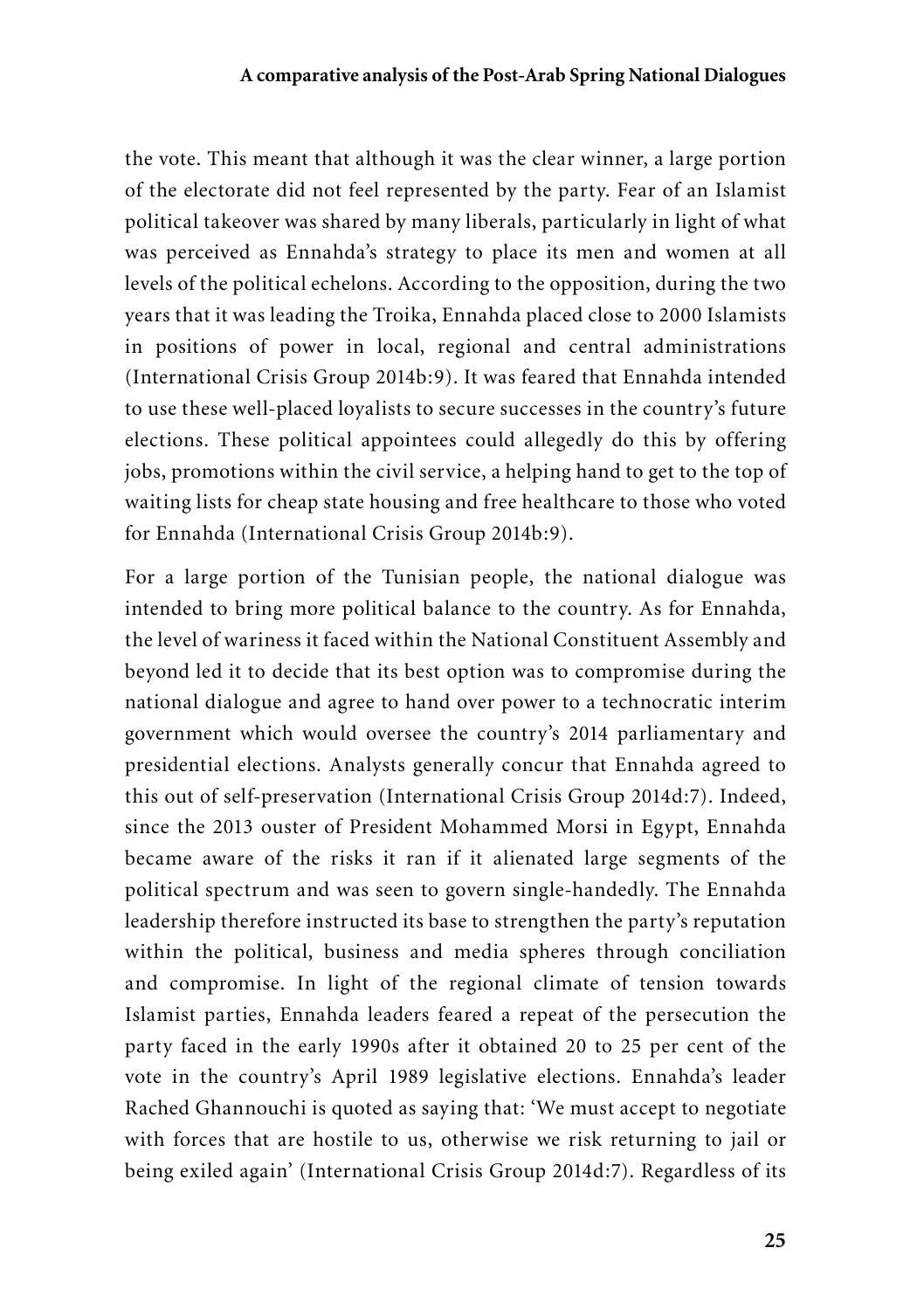motives, Ennahda's willingness to step down from power at the outcome of the national dialogue preserved social cohesion in the country. Although the party did not win the parliamentary and presidential elections which followed the national dialogue, Ennahda may very well have prepared the terrain for future wins by proving that it respected the values of democracy and was willing and able to compromise.

In Yemen, political participation proved to be a sticking point for the national dialogue. Southern participation in the dialogue was a point of contention during the planning stage. Despite the mandate that half of the dialogue delegates come from the South, most of the Al Hirak leadership refused to participate in the NDC from the beginning, particularly those with secessionist views. Those southerners who did participate had personal ties with Hadi and were therefore not representative of the full range of positions in the South. They also did not possess sufficient political clout to enforce the NDC's decisions in the South. This made it difficult for the NDC to be the platform where the southern issue could be resolved definitively. Indeed, Al Hirak members who were not represented in the NDC were reportedly expecting the dialogue to fail and waiting for their chance to escalate their independence campaign through protests, regardless of NDC decisions. It was estimated that this chance would occur during the referendum over the country's new Constitution, at which time they planned to launch a boycott and possibly turn to violence (Gaston 2014:5).

Unlike the southern delegation, the Houthi movement's participation in the dialogue seemed unproblematic. After rejecting the GCC Initiative and Hadi's replacement of Saleh during the transitional period, by 2013, the movement actively participated in the national dialogue, seemingly belatedly endorsing the GCC Initiative. The national dialogue's subcommittee on the Sa'ada conflict, in which the Houthi movement controlled the governorate of Sa'ada and parts of the surrounding governorates of al-Jawf, Amran and Hajjah, easily produced a report endorsed by the Houthis which called for: freedom of thought and worship for all sects, good governance and economic development, a prohibition against receiving foreign support, the prevention of the military from being used in internal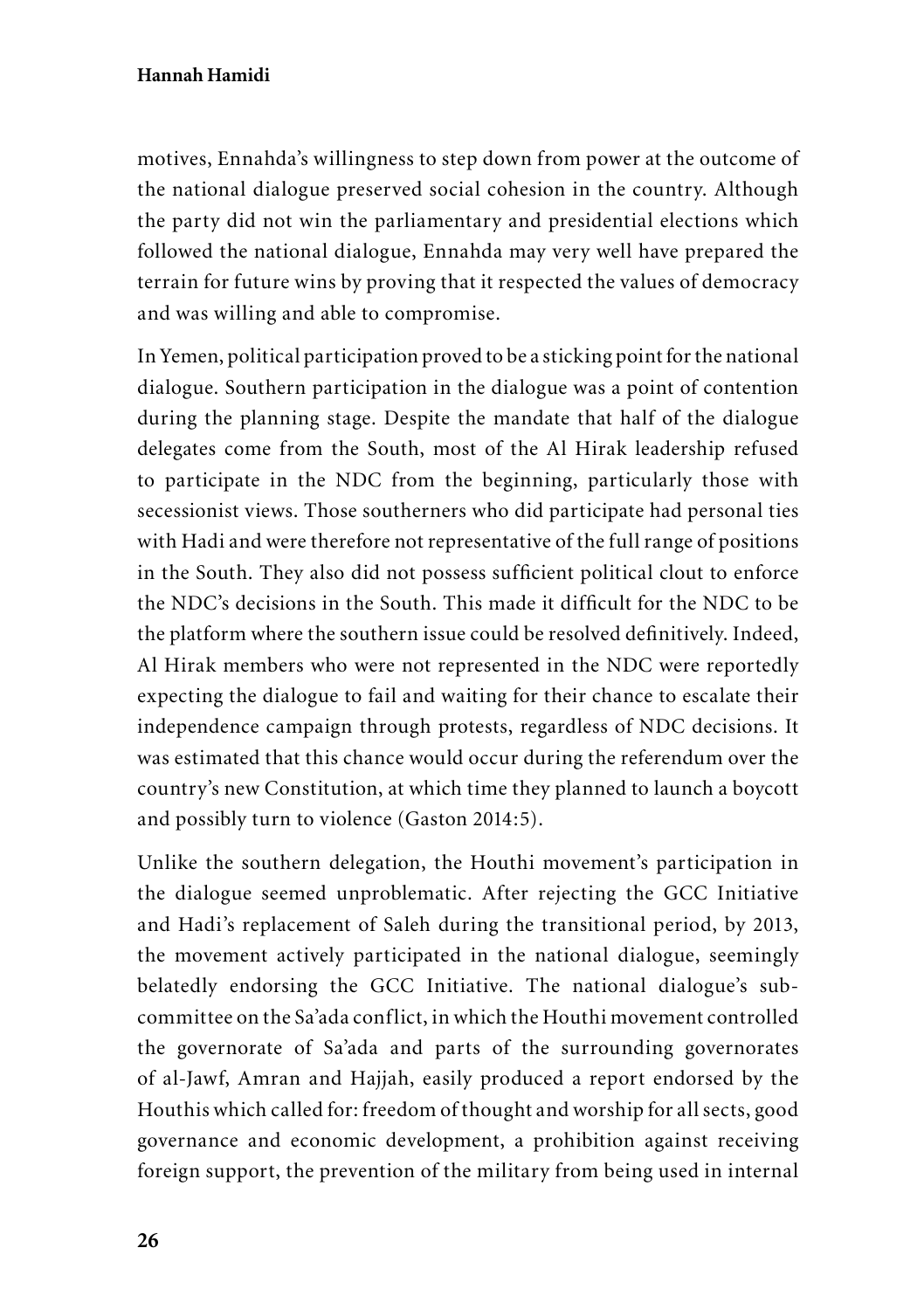political struggles, and the disarming of militias (Schmitz 2014a). The fact that the Houthis agreed to the prohibition against receiving foreign support and the disarming of militias when they are an Iran-backed militia was taken as a positive step during the dialogue. However, the Houthis' strategy seemed to be to undermine the dialogue while actively participating in it. While the Houthis had 35 delegates in the NDC, they continued to wage battles in the North, in Sa'ada and different provinces around it, fighting with tribes allied to the Islah party, Yemen's most influential Islamist party, and with Salafi groups (Al-Muslimi 2014). The Houthi leadership argued that its target was not the Yemeni state, but rather Salafi groups which it has fought for decades, leaders of the Islah party and General Ali Mohsen al-Ahmar, who headed the wars waged by President Saleh against the Houthis. However, the movement's efforts to undermine the national dialogue in the north were warning signs that the Houthis were determined to shape the country's political map through armed conflict. Although the Houthi takeover of Sana'a surprised many, the writing was on the wall from the early days of the national dialogue.

## **Recognition**

The fourth dimension of Jenson's model on social cohesion concerns the respect for difference and tolerance of diversity in a society. In the case of Tunisia, the country's Constitution illustrates how the national dialogue fostered a respect for difference and tolerance for diversity in the country. Approving the Constitution was one of the three processes that the dialogue participants had to work on, along with choosing a new consensual interim Prime Minister to prepare the country's 2014 elections and establishing a new independent body to supervise the elections. The Constitution is therefore a direct product of the national dialogue and was one of the markers of its success.

Indeed, the text of the Constitution was lauded by analysts and international policymakers alike as one of the most democratic and liberal in the Arab world. The Constitution quieted the fears that Tunisians, and in particular Tunisian women, might lose their gains under the watch of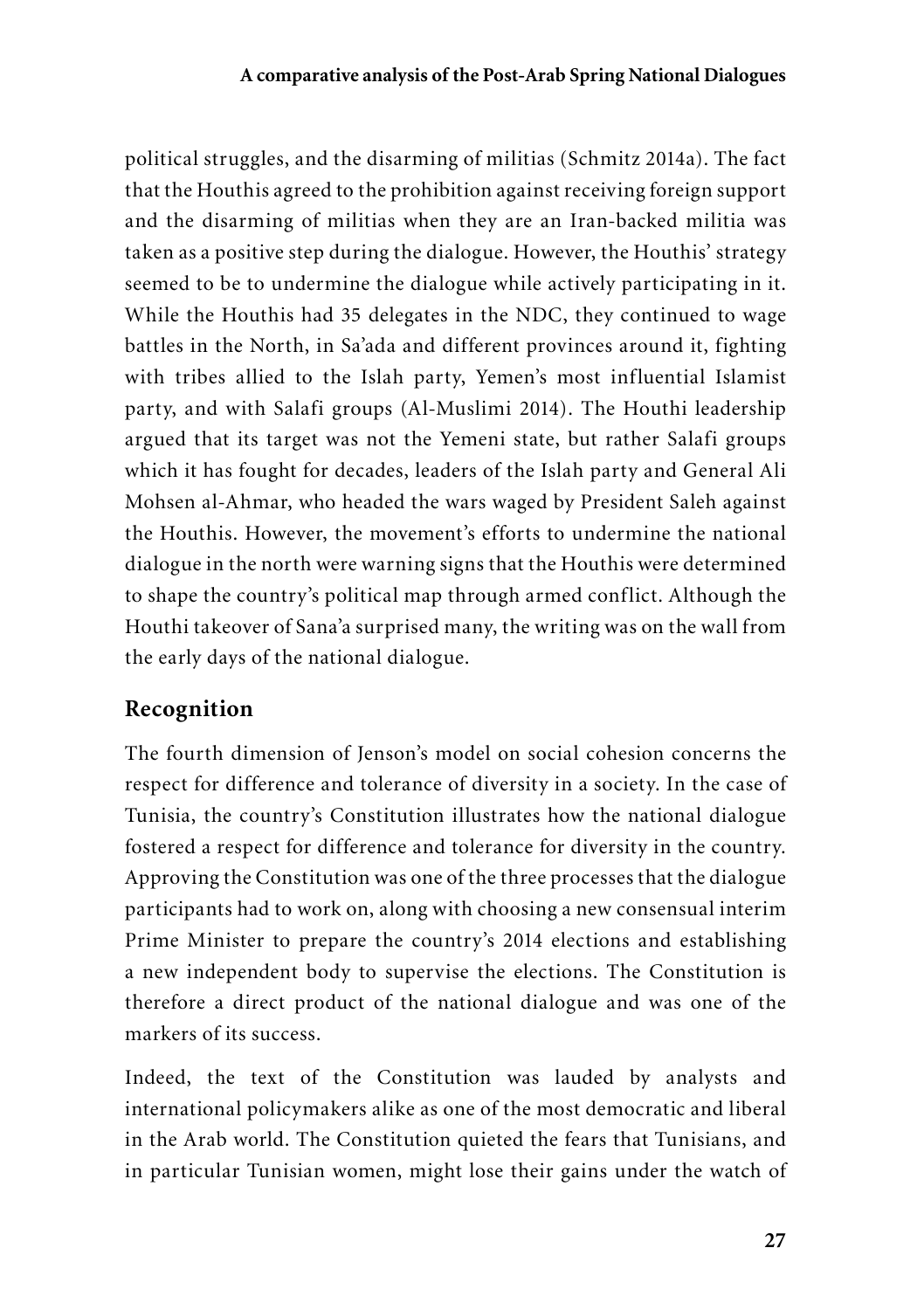an Islamist-dominated National Constituent Assembly. The Constitution stipulates that Islam is the state religion, but that Tunisia is a civil state based on citizenship and the rule of law, meaning that Sharia law is not the main source of legislation in the country. An article ratified in the new Constitution establishes freedom of conscience in the country. This allows individuals to freely practice any religion, or no religion at all. Additionally, although Ennahda MPs had proposed declaring that women are 'complementary' to men, this formulation was not approved in the final draft. Instead, the Constitution introduces a number of elements that will be crucial for women's rights in the future. Article 46 specifically provides that the state must work to achieve 'parity between men and women in elected assemblies' (Al-Ali and Ben Romdhane 2014; Al-Sheikh 2014). Gender sensitive wording also peppered the entire Constitution. Article 40 states that the right to work is 'a right for every citizen, male and female' (Al-Ali and Ben Romdhane 2014; Al-Sheikh 2014). Gender sensitive wording is also used regarding the right to decent working conditions, to a fair wage and to stand for election. Indeed, Article 73 provides that 'every male and female voter' has the right to stand for election for the position of President of the Republic (Al-Ali and Ben Romdhane 2014; Al-Sheikh 2014). The Constitution therefore turns the page on any divisiveness within Tunisian society and promotes social cohesion through the respect of diversity.

In the case of Yemen, this article has covered the secessionist movement in the south in the section on Belonging. This movement represents segments of the southern population who do not feel committed to a united Yemen state. On the other hand, the Houthi problem in Yemen is based on sectarian/religious grievances, whereby the Houthis do not necessarily want to secede, but do not feel that their religious beliefs are accepted and respected by Sana'a. Tolerance for the Houthis' differences has not existed throughout the country's history. Indeed, Zaydism, the Shi'a sect of Islam which the Houthis follow, was severely repressed prior to the 1990 unification of both Yemens by the authorities of the Yemen Arab Republic, who followed the Sunni branch of Islam. Saudi Arabia also saw the Houthis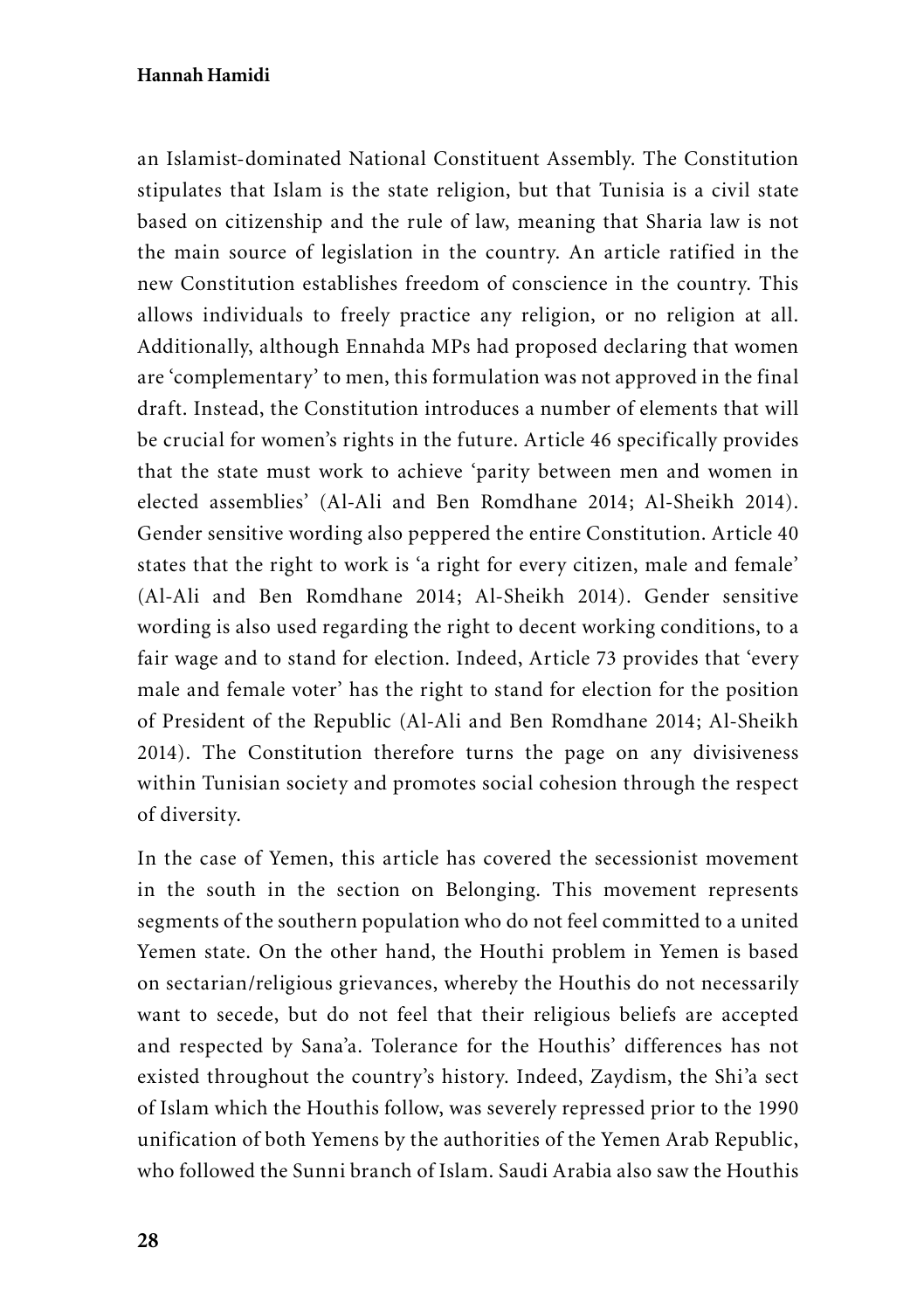as a threat at its border, and by the 1970s, it began to fund a Salafi Wahhabi group in northern Yemen to convert Shi'a Zaydi locals to Wahhabism (Sunni Islam). By the 1990s, the Salafis had become powerful in the area, which made then President Saleh fearful of their increasing influence. Saleh decided to temper this influence by supporting the Houthis, letting the group's leader, Hussein al-Houthi, run for parliament in Saleh's ruling party (Al-Muslimi 2014). Hussein al-Houthi served in Parliament but soon abandoned politics to focus on the promotion of Zaydism in the North. In the late 1990s and early 2000s he launched Zaydi religious education and summer camp programmes for the young, largely in reaction to the continued use of these same measures by Salafi and Wahhabi organisations in the North. As repression against Zaydism also continued, he militarised the movement, urging members to purchase weapons to defend themselves (Schmitz 2012).

When the Saleh regime endorsed the Bush administration's War on Terror and the U.S. invasion of Iraq in 2003, Hussein al-Houthi saw an opportunity to broaden the appeal of his movement by attacking Saleh's alliance with the United States. Saleh responded to this provocation by ordering Hussein's arrest. Hussein's supporters clashed with government forces to resist Hussein's arrest, and this quickly metamorphosed into an armed conflict in Sa'ada in the summer of 2004. Hussein was killed at the end of this first war in the fall of 2004, but Hussein's father, Badr al-Din al-Houthi, and his brother, Abd Malik al-Houthi, assumed leadership and refused to compromise with Saleh. Five more wars ensued before Saleh was toppled by the Arab Spring revolution in the country (Schmitz 2012, 2014c; Al-Muslimi 2014). By the time the national dialogue came, the Houthis were distrustful of the central government because of their history with it. As will be seen in the following section, the Hadi government was also perceived as an extension of the Saleh regime which persecuted the Houthis, making the national dialogue a near impossible feat.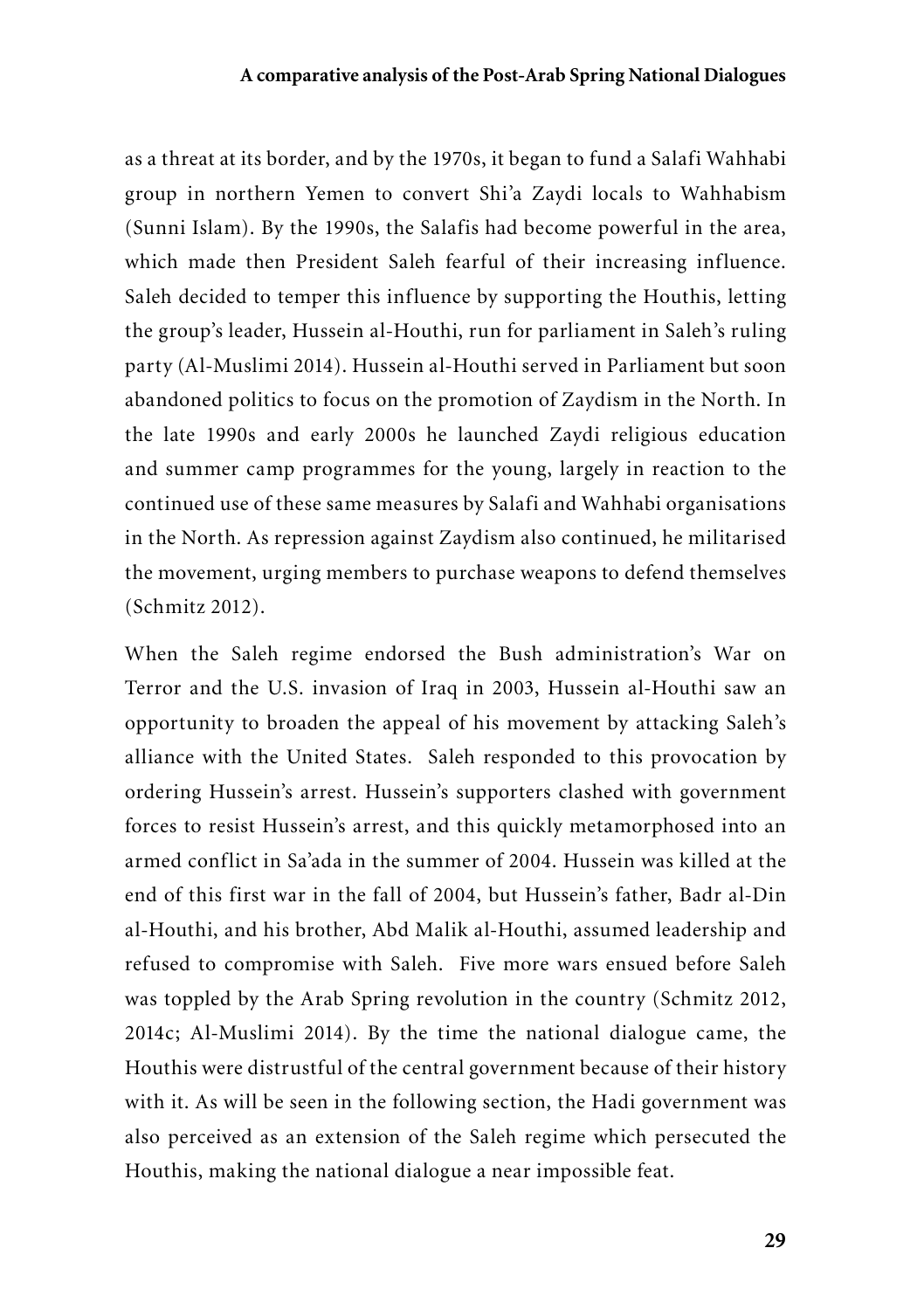## **Legitimacy**

The final dimension of Jenson's model on social cohesion refers to the importance of legitimacy for major political institutions serving as mediators among individuals of different interests. In the case of Tunisia, the mediators of the national dialogue played a key role in its success. The fact that the mediators, the Tunisian General Labour Union (UGTT), UTICA (the employers' union), the Tunisian League for Human Rights (LTDH) and the National Bar Association, were not state institutions but fairly independent, respected and powerful civil society organisations certainly aided the process. The UGTT for instance, is the largest conglomeration of affiliated trade unions, which boasts 400 000 members across the country (International Crisis Group 2014b:3). It has often played an important role in key political events in Tunisia's history, including in the country's fight for independence from France in the 1950s and more recently during the Jasmine Revolution.2 This has given it moral authority in the country, as it is perceived as having been a force for good in the country's recent history. Due to the presence within its ranks of individuals from all walks of the political spectrum, it was also perceived as a fairly unbiased mediator, as opposing political allegiances within the organisation cancelled each other out. Indeed, while the more anti-Islamist and leftist members of the union were inclined to endorse and push the secular opposition's agenda, the union's more centrist members resisted this. One example of this dynamic was the union's refusal to endorse the opposition's call for the dissolution of the National Constituent Assembly, which was dominated by Ennahda (International Crisis Group 2014b:4). The combined influence over Tunisian society of these civil society organisations made this mediating team difficult to ignore during the national dialogue. It was therefore able to exert considerable influence over the proceedings, and the UGTT's Secretary-General was able to direct and shape the debates, allegedly forcing the participants to remain in the room until satisfactory decisions were reached (International Crisis Group 2014b:4). It is therefore

<sup>2</sup> The name given to Tunisia's 2010–2011 revolution to topple President Ben Ali.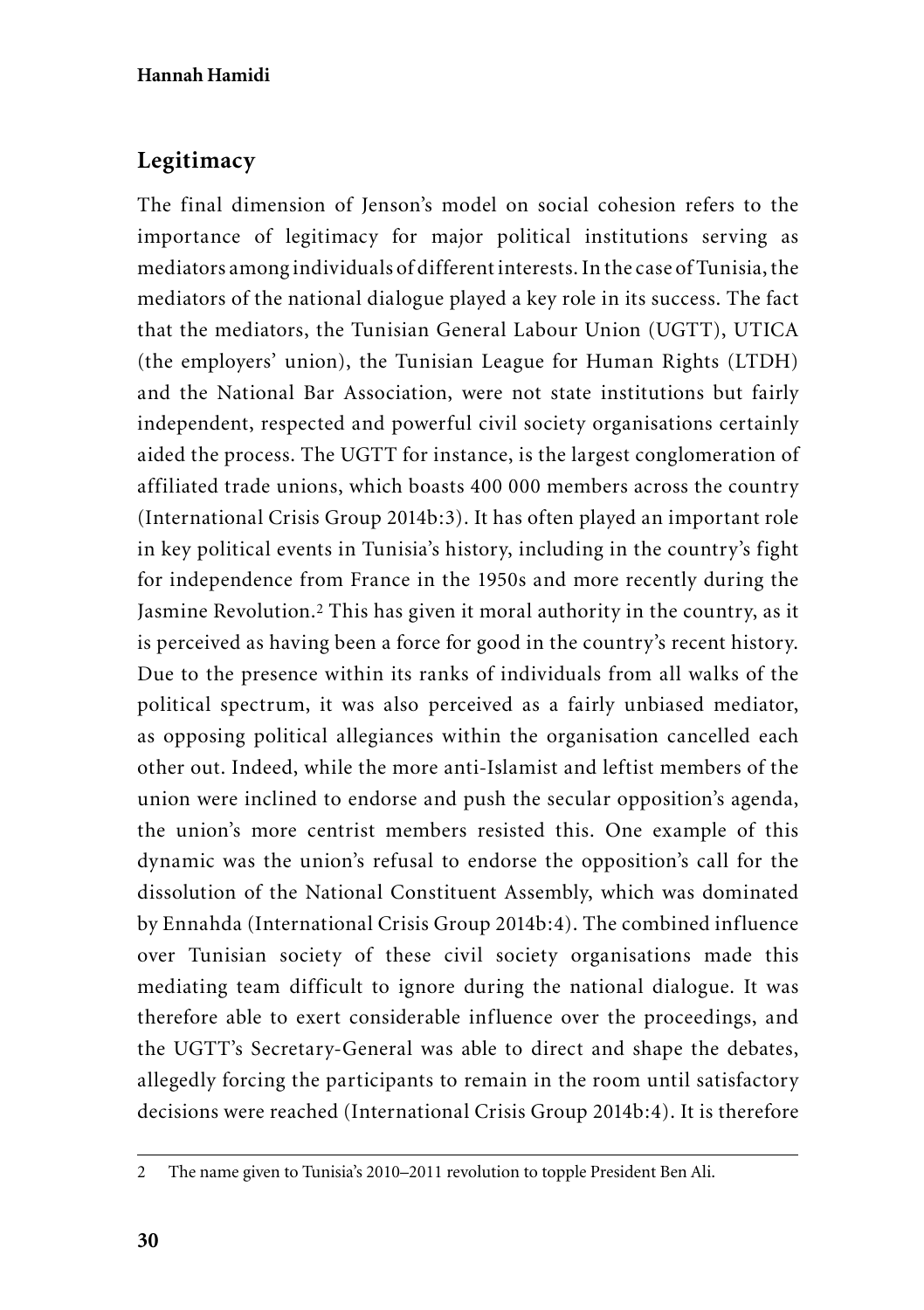possible to state that the success of Tunisia's national dialogue was in large part due to the mediating team's considerable leverage over the dialogue's participants and its legitimacy in their eyes.

In the case of Yemen, no independent mediator was appointed to oversee the national dialogue, and it was organised and run by the transitional government. Problematically, the transitional government was not endorsed by all factions of Yemeni society, particularly the Houthis. Indeed, the Houthis publicly rejected the GCC initiative that removed Saleh from power, even though it achieved their goal of ousting the president. They believed the GCC initiative to be a conspiracy by Saudi Arabia and the United States to hijack Yemen's revolution. Because many of Yemen's elite, particularly Saleh's party, the GPC, were unaffected under the initiative, the Houthis felt that more change was needed and that all should step down in order for Yemen to forge a new path. After Saleh's vice-president, Abd Rabbuh Mansour Hadi, was brought to power, the Houthis continued to protest, although other political groups had stopped (Al-Muslimi 2014). There was therefore distrust between the Houthis and Hadi from the beginning of the transition process, as Hadi was seen as an extension of the Saleh regime which had persecuted the Houthis.3 More generally, the transitional government was made up of a cabinet split evenly between members of Saleh's party and the opposition party the Mustarak, and a parliament which was dominated by Saleh's party. The Houthis argued that with such leadership, as temporary as it was, the revolution was incomplete, and these remnants of the old regime would eventually turn on the Houthis as had happened in the past.

As the dialogue came to an end and Hadi proposed a 6-state federation for the country, the Houthis descended upon Sana'a and proceeded to undermine Hadi and his government. In January 2015, they kidnapped

<sup>3</sup> As mentioned above, the Houthis were however not unwilling to conclude a marriage of convenience with Saleh himself, despite having participated in his downfall. It is generally held that this alliance was meant to be short-lived and that both sides would end up resuming their traditional stances towards each other upon defeating their common foes (Salisbury 2015).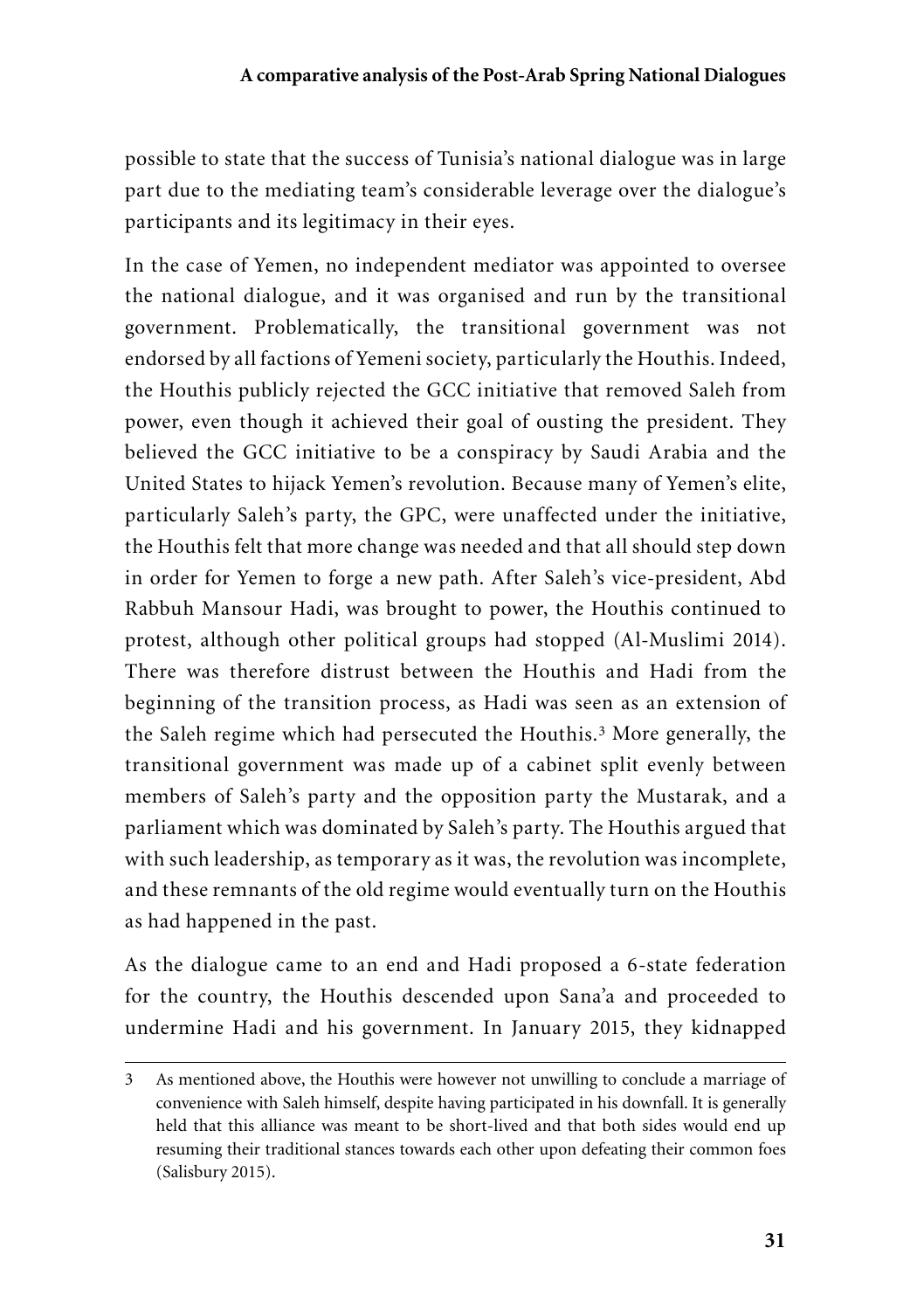Hadi's chief of staff, sacked the presidential palace and placed the president and government ministers under house arrest. After Hadi escaped from his house arrest and fled to the south, the Houthis pursued him, which pushed him to flee the country altogether.

Following Hadi's escape from house arrest, the Houthi Supreme Revolutionary Committee, the group's 15-member governing body, issued a statement via the state-run Saba News Agency declaring Hadi a fugitive who: 'lost any legitimacy as president after his reckless actions undermined the security, stability and economy of the country' (Al-Moshki 2015). Although the Houthis participated in the national dialogue, the legitimacy of the Hadi government seems to always have been an underlying issue for them, and they seized the first opportunity to topple him. This unravelled the fragile social cohesion achieved by the national dialogue, as Hadi loyalists, an international coalition headed by Saudi Arabia and other Houthi enemies have resisted the Houthi takeover.

# Conclusion

This article has sought to compare the post-Arab Spring social cohesion efforts of Tunisia and Yemen through their respective national dialogues. It has employed Jane Jenson's model on social cohesion to break down the comparative analysis into five components which characterise social cohesion. In doing so, it has explained why Tunisia's social cohesion efforts have seen greater success than Yemen's. It has found that while Yemen struggled with the demands of a secessionist movement during the national dialogue, Tunisian dialogue participants were more committed to their country's unity, making the dialogue much more feasible in the latter case. Realising the risks of a prolonged political crisis on the country's economy, Tunisian politicians decided to negotiate with each other to avoid an economic meltdown. In Yemen, however, the transitional government's lack of interest in the economy hijacked the achievements of the national dialogue, as the state of the economy was manipulated by spoilers to weaken social cohesion. At the height of the political crisis in Tunisia, the Ennahda party was willing to step down from power to restore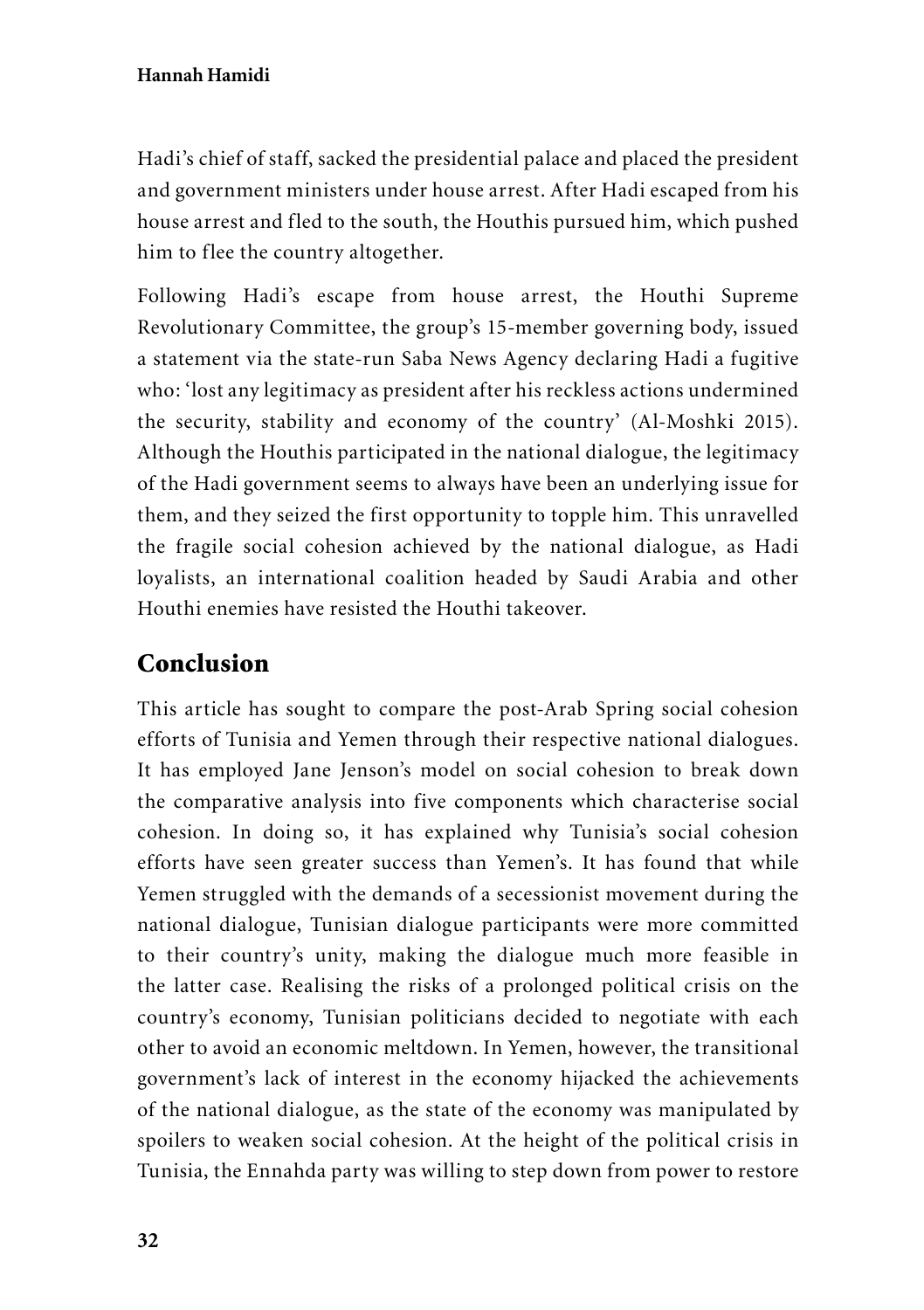an acclaimed balance in political participation, while in Yemen, both the Southern and Houthi participation in the national dialogue masked hidden agendas which undermined the country's social cohesion. While Tunisia's national dialogue allowed it to usher in the future by passing a Constitution which guaranteed tolerance for diversity in the country, Yemen's history of rejection of the Houthis came back to haunt the national dialogue, as the movement was unwilling to trust the government's initiative and reverted to its traditional aggressive stance towards Sana'a. And finally, whereas Tunisia's dialogue was organised by respected independent mediators, Yemen's was not overseen by mediators and was instead organised by the very authorities which the Houthis mistrusted and viewed as illegitimate.

Key lessons learned emerge from Tunisia and Yemen's national dialogues which are worth considering by countries in similar transitional phases: the grievances of secessionist movements should in some cases be addressed separately prior to engaging in a national dialogue, as their demands can hijack national dialogues which are meant to cover all of a society's woes; the economy should be revitalised at the same time as the dialogue is taking place; spoilers, whose participation in national dialogues can hide ulterior motives, should be minded; national dialogues should assuage the fears of all participants and their constituencies by fostering tolerance for diversity within a society; and national dialogues should be overseen by an authority which is deemed legitimate by all participants. Although this is by no means an exhaustive list of the requirements for a successful national dialogue, recent history shows us that these are core elements which should not be overlooked when carrying out social cohesion efforts.

## Sources

- Al-Ali, Zaid and Donia Ben Romdhane 2014. Tunisia's new constitution: progress and challenges to come. Open Democracy, 16 February. Available from: <https://www.opendemocracy. net/arab-awakening/zaid-al-ali-donia-ben-romdhane/tunisia%E2%80%99s-newconstitution-progress-and-challenges-to-> [Accessed 19 August 2015].
- Al-Moshki, Ali Ibrahim 2015. President or fugitive? Houthis reject Hadi's letter to Parliament. *Yemen Times*, 25 February. Available from: <http://www.yementimes.com/en/1863/ news/4928/President-or-fugitive-Houthis-reject-Hadi%E2%80%99s-letter-to-Parliament.htm> [Accessed 19 August 2015].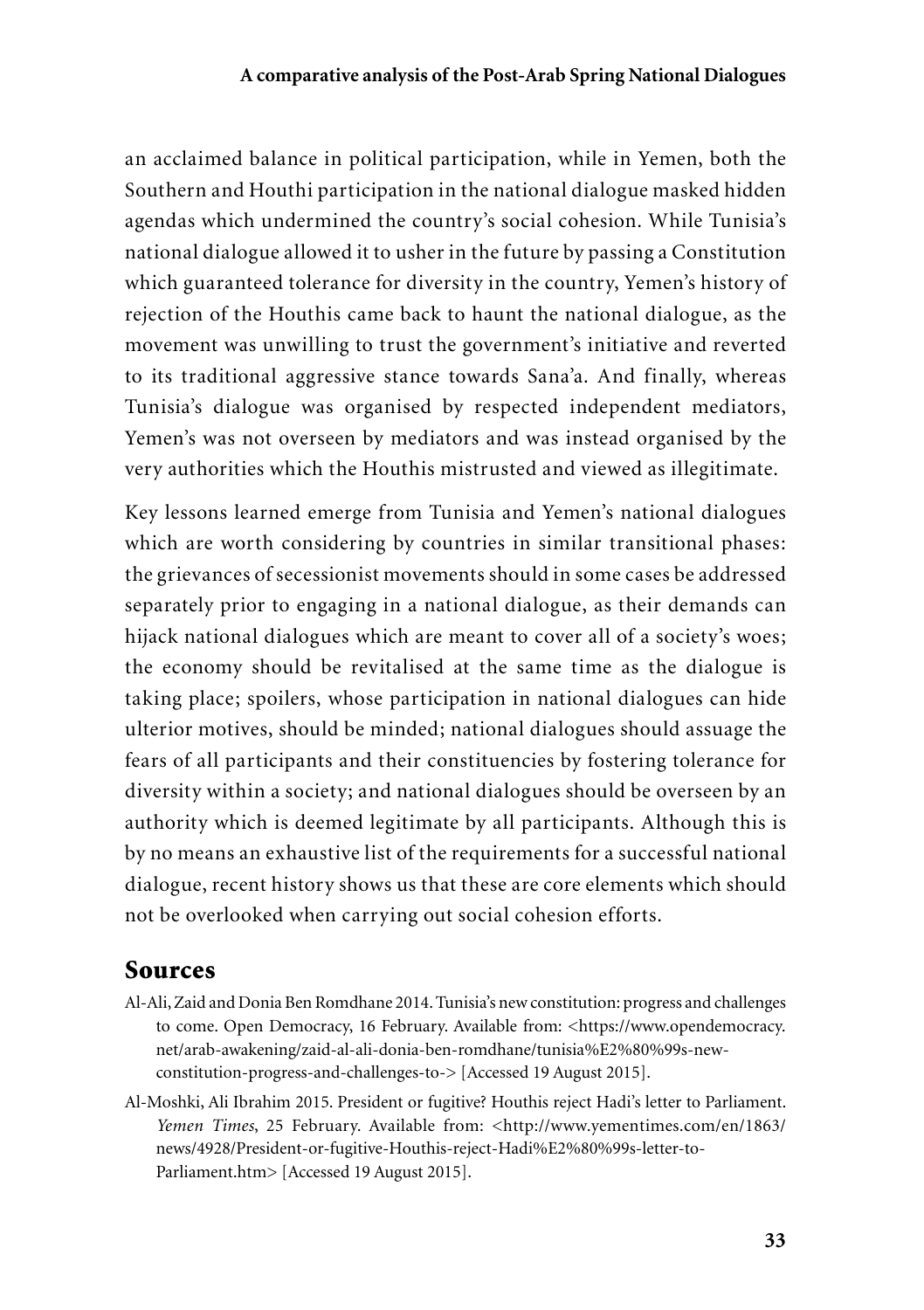- Al-Muslimi, Farea 2014. The Houthi paradox. Middle East Institute, 16 January. Available from: < http://www.mei.edu/content/houthi-paradox > [Accessed 19 August 2015].
- Al-Sheikh, Bissan 2014. New Tunisian constitution 'turning point' for Islamist movements. Al Monitor, 14 January. Available from: <http://www.al-monitor.com/pulse/ politics/2014/01/tunisia-new-constitution-ennahda-turning-point-islamists.html#> [Accessed 19 August 2015].
- BBC 2015. President Hadi leaves Yemen as Saudi-led raids continue. *BBC News*, 27 March. Available from: <http://www.bbc.com/news/world-middle-east-32078817> [Accessed 19 August 2015].
- Berger, Peter 1998. *The limits of social cohesion: Conflict and mediation in pluralist societies.* Boulder, Westview.
- Bollen, Kenneth A. and Rick H. Hoyle 2001. Perceived cohesion: a conceptual and empirical examination. *Social Forces,* 69 (2), pp. 479–504.
- Gaston, Erica 2014. Process lessons learned in Yemen's National Dialogue. Washington D.C., United States Institute of Peace.
- Ghobari, Mohammed 2014. Talks on new Yemeni government collapse over Shi'ite Houthi subsidy demands. Reuters, 24 August. Available from: <http://www.reuters.com/ article/2014/08/24/us-yemen-protests-idUSKBN0GN06820140824?irpc=932> [Accessed 19 August 2015].
- Gough, Ian and Gunnar Olofsson eds. 1999. Capitalism and social cohesion: Essays on exclusion and integration. Basingstoke, Macmillan.
- International Crisis Group 2014a. *Conflict Alert: Unrest in Sanaa*. Sanaa/Brussels, International Crisis Group.
- International Crisis Group 2014b. *L'exception tunisienne : succès et limites du consensus.* Tunis, Brussels, International Crisis Group.
- International Crisis Group 2014c. *CrisisWatch Database.* Available from: <http:// www.crisisgroup.org/en/publication-type/crisiswatch/crisiswatch-database. aspx?CountryIDs=%7b9D2149C0-C350-40FC-BE12-7693FB454AEE%7d#results> [Accessed 19 August 2015].
- International Crisis Group 2014d. *Elections en Tunisie : vieilles blessures, nouvelles craintes*. Tunis, Brussels, International Crisis Group.
- International Crisis Group 2015. *Yemen at war*. Sanaa, Brussels, International Crisis Group.
- Jenson, Jane 1998. Mapping social cohesion: The state of Canadian research. *Canadian Policy Research Networks,* CPRN Study No. F(03).
- Kasinof, Laura 2015. Yemen: From the Arab Spring to a leaderless nation. *Defense One*, 26 January. Available from: <http://www.defenseone.com/threats/2015/01/yemen-arabspring-leaderless-nation/103692/> [Accessed 19 August 2015].
- Lackner, Helen 2012. Yemen's National Dialogue: Will it succeed? *Open Democracy*, 18 October. Available from: <https://www.opendemocracy.net/helen-lackner/yemen%E2%80%99snational-dialogue-will-it-succeed> [Accessed 15 July 2015].